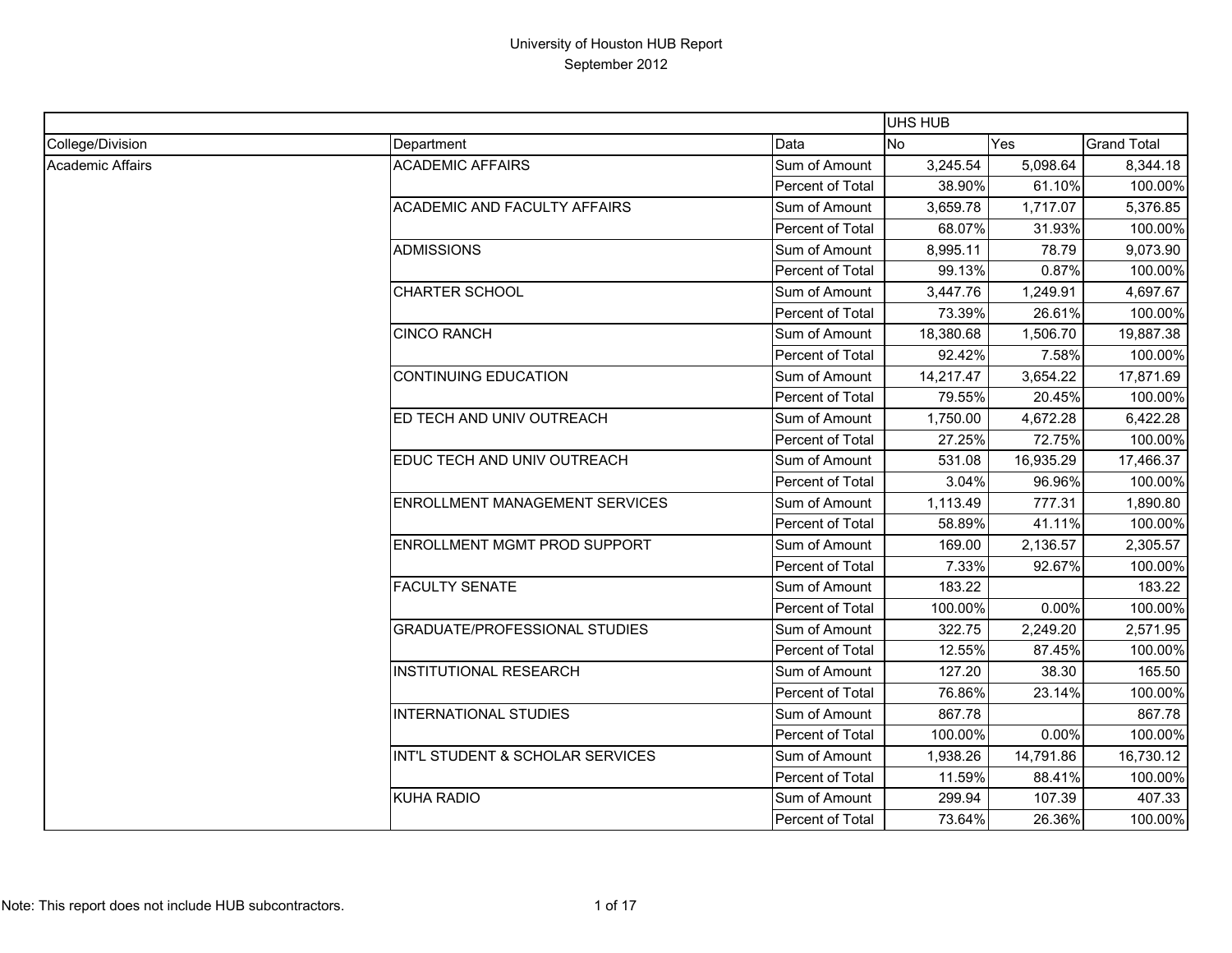|                                   |                                           |                         | UHS HUB    |           |                    |
|-----------------------------------|-------------------------------------------|-------------------------|------------|-----------|--------------------|
| College/Division                  | Department                                | Data                    | <b>No</b>  | Yes       | <b>Grand Total</b> |
| Academic Affairs                  | <b>KUHF RADIO</b>                         | Sum of Amount           | 33,095.65  | 5,524.21  | 38,619.86          |
|                                   |                                           | Percent of Total        | 85.70%     | 14.30%    | 100.00%            |
|                                   | <b>LEARNING &amp; ASSESSMENT SERVICES</b> | Sum of Amount           | 667.06     | 343.80    | 1,010.86           |
|                                   |                                           | Percent of Total        | 65.99%     | 34.01%    | 100.00%            |
|                                   | LEARNING SUPPORT SERVICES                 | Sum of Amount           | 470.07     |           | 470.07             |
|                                   |                                           | Percent of Total        | 100.00%    | 0.00%     | 100.00%            |
|                                   | ONLINE FUNCTIONAL SUPPORT                 | Sum of Amount           |            | 18.58     | 18.58              |
|                                   |                                           | <b>Percent of Total</b> | $0.00\%$   | 100.00%   | 100.00%            |
|                                   | <b>REGISTRATION AND ACADEMIC RECO</b>     | Sum of Amount           | 18,694.94  | 1,550.25  | 20,245.19          |
|                                   |                                           | Percent of Total        | 92.34%     | 7.66%     | 100.00%            |
|                                   | SCHOLARSHIPS AND FINANCIAL AID            | Sum of Amount           | 22,821.38  | 589.64    | 23,411.02          |
|                                   |                                           | Percent of Total        | 97.48%     | 2.52%     | 100.00%            |
|                                   | TV PUBLIC BROADCASTING                    | Sum of Amount           | 84,607.34  | 6,115.73  | 90,723.07          |
|                                   |                                           | Percent of Total        | 93.26%     | 6.74%     | 100.00%            |
|                                   | UH OFF-CAMPUS SUPPORT                     | Sum of Amount           | 1,715.82   | 378.31    | 2,094.13           |
|                                   |                                           | Percent of Total        | 81.93%     | 18.07%    | 100.00%            |
|                                   | UH SUGAR LAND                             | Sum of Amount           | 90,382.30  | 4,538.83  | 94,921.13          |
|                                   |                                           | Percent of Total        | 95.22%     | 4.78%     | 100.00%            |
|                                   | UH WELCOME CENTER                         | Sum of Amount           | 462.62     | 10,176.30 | 10,638.92          |
|                                   |                                           | <b>Percent of Total</b> | 4.35%      | 95.65%    | 100.00%            |
|                                   | UNDERGRADUATE SCHOLARS                    | Sum of Amount           | 6,995.01   | 3,111.45  | 10,106.46          |
|                                   |                                           | Percent of Total        | 69.21%     | 30.79%    | 100.00%            |
|                                   | UNDERGRADUATE STUDIES                     | Sum of Amount           | 114.78     | 1,798.75  | 1,913.53           |
|                                   |                                           | Percent of Total        | 6.00%      | 94.00%    | 100.00%            |
|                                   | <b>VETERAN SERVICES</b>                   | Sum of Amount           | 172.08     |           | 172.08             |
|                                   |                                           | Percent of Total        | 100.00%    | 0.00%     | 100.00%            |
| Academic Affairs Sum of Amount    |                                           |                         | 319,448.11 | 89,159.38 | 408,607.49         |
| Academic Affairs Percent of Total |                                           |                         | 78.18%     | 21.82%    | 100.00%            |
| Administration and Finance        | <b>ADMINISTRATION &amp; FINANCE</b>       | Sum of Amount           | 2,437.78   | 172.65    | 2,610.43           |
|                                   |                                           | Percent of Total        | 93.39%     | 6.61%     | 100.00%            |
|                                   | <b>AUXILIARY SERVICES OPERATIONS</b>      | Sum of Amount           | 19,655.10  | 30.98     | 19,686.08          |
|                                   |                                           | Percent of Total        | 99.84%     | 0.16%     | 100.00%            |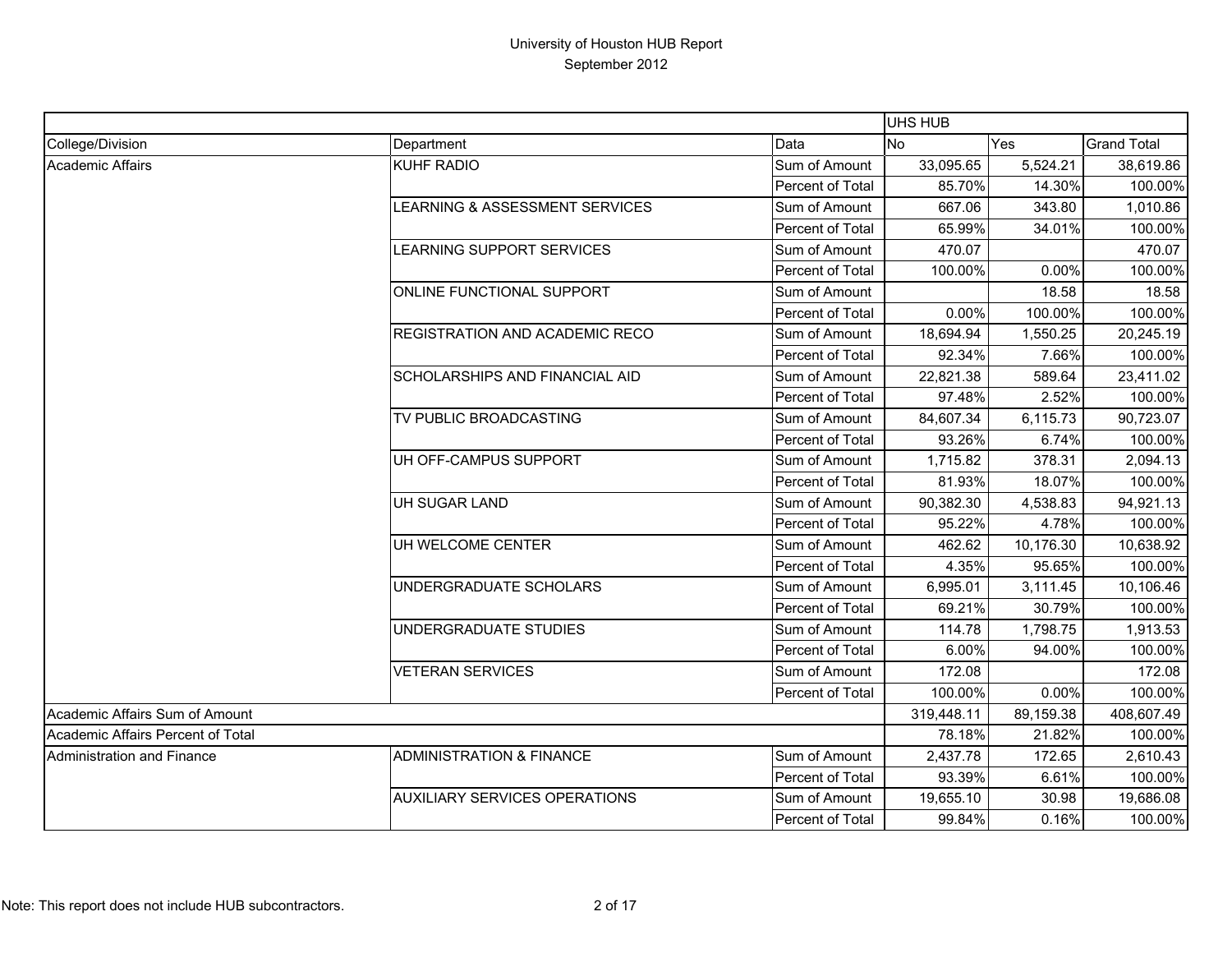|                            |                                               |                  | UHS HUB       |            |                    |
|----------------------------|-----------------------------------------------|------------------|---------------|------------|--------------------|
| College/Division           | Department                                    | Data             | No            | Yes        | <b>Grand Total</b> |
| Administration and Finance | <b>BUDGET</b>                                 | Sum of Amount    | 256.26        | 1,392.69   | 1,648.95           |
|                            |                                               | Percent of Total | 15.54%        | 84.46%     | 100.00%            |
|                            | <b>BUSINESS SERVICES OPERATIONS</b>           | Sum of Amount    | 26.02         |            | 26.02              |
|                            |                                               | Percent of Total | 100.00%       | 0.00%      | 100.00%            |
|                            | CENTRAL FACILITY SERVICES                     | Sum of Amount    | 1,488.88      | 14.88      | 1,503.76           |
|                            |                                               | Percent of Total | 99.01%        | 0.99%      | 100.00%            |
|                            | <b>CULLEN PERFORMANCE HALL</b>                | Sum of Amount    | 10,935.58     |            | 10,935.58          |
|                            |                                               | Percent of Total | 100.00%       | 0.00%      | 100.00%            |
|                            | <b>ENTERPRISE SYSTEMS</b>                     | Sum of Amount    | 245,973.25    | 33,204.55  | 279,177.80         |
|                            |                                               | Percent of Total | 88.11%        | 11.89%     | 100.00%            |
|                            | ENVIRONMENTAL HEALTH RISK MGMT                | Sum of Amount    | 11,085.43     | 1,040.73   | 12,126.16          |
|                            |                                               | Percent of Total | 91.42%        | 8.58%      | 100.00%            |
|                            | <b>FACILITIES MANAGEMENT</b>                  | Sum of Amount    | 70,843.97     | 23,476.65  | 94,320.62          |
|                            |                                               | Percent of Total | 75.11%        | 24.89%     | 100.00%            |
|                            | <b>FACILITIES OPERATION &amp; MAINT</b>       | Sum of Amount    | 60,128.12     | 12,175.45  | 72,303.57          |
|                            |                                               | Percent of Total | 83.16%        | 16.84%     | 100.00%            |
|                            | <b>FACILITIES PLANNING &amp; CONSTRUCTION</b> | Sum of Amount    | 11,564,860.77 | 160,304.78 | 11,725,165.55      |
|                            |                                               | Percent of Total | 98.63%        | 1.37%      | 100.00%            |
|                            | FINANCE-A&F                                   | Sum of Amount    | 14,929.71     | 1,118.80   | 16,048.51          |
|                            |                                               | Percent of Total | 93.03%        | 6.97%      | 100.00%            |
|                            | HIGH PERFORMANCE COMPUTING & NETWORKS         | Sum of Amount    | 4,238.34      |            | 4,238.34           |
|                            |                                               | Percent of Total | 100.00%       | 0.00%      | 100.00%            |
|                            | <b>HUMAN RESOURCES</b>                        | Sum of Amount    | 5,235.88      | 880.49     | 6,116.37           |
|                            |                                               | Percent of Total | 85.60%        | 14.40%     | 100.00%            |
|                            | <b>INST - BUSINESS SERVICES</b>               | Sum of Amount    | 357,592.81    |            | 357,592.81         |
|                            |                                               | Percent of Total | 100.00%       | 0.00%      | 100.00%            |
|                            | MINOR AND PLANNED PROJECTS                    | Sum of Amount    | 795,186.83    | 487,574.54 | 1,282,761.37       |
|                            |                                               | Percent of Total | 61.99%        | 38.01%     | 100.00%            |
|                            | NORTH ZONE CUSTODIAL                          | Sum of Amount    | 1,783.76      | 4,402.61   | 6,186.37           |
|                            |                                               | Percent of Total | 28.83%        | 71.17%     | 100.00%            |
|                            | ONE CARD PROGRAM                              | Sum of Amount    | 983.34        | 1,981.30   | 2,964.64           |
|                            |                                               | Percent of Total | 33.17%        | 66.83%     | 100.00%            |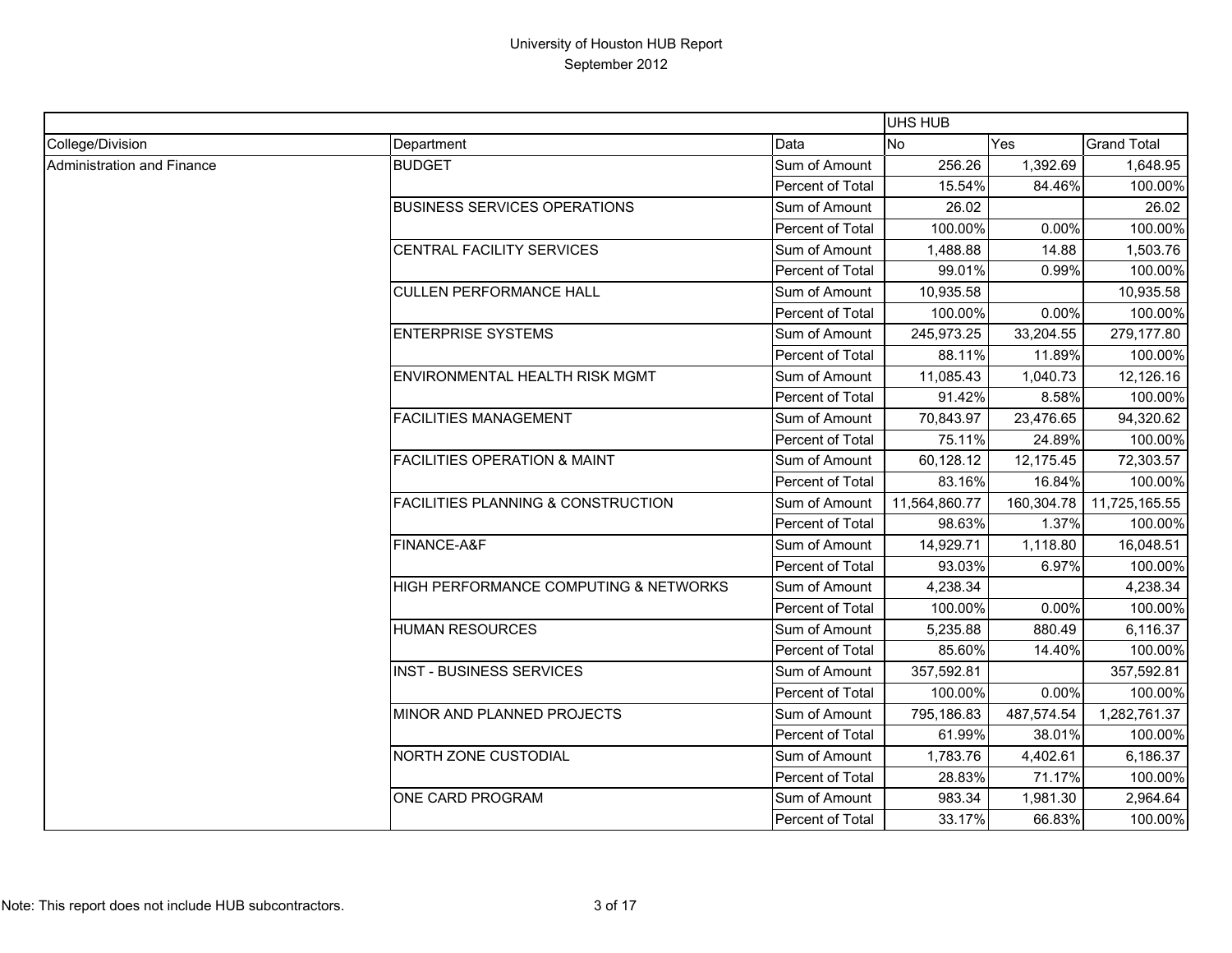|                                             |                                     |                  | UHS HUB       |            |                    |
|---------------------------------------------|-------------------------------------|------------------|---------------|------------|--------------------|
| College/Division                            | Department                          | Data             | <b>No</b>     | <b>Yes</b> | <b>Grand Total</b> |
| Administration and Finance                  | PARKING & TRANSPORTATION OPERATIONS | Sum of Amount    | 246,056.11    | 3,946.54   | 250,002.65         |
|                                             |                                     | Percent of Total | 98.42%        | 1.58%      | 100.00%            |
|                                             | PHY PLANT-AUTOMOTIVE                | Sum of Amount    | 33,209.61     | 4,510.60   | 37,720.21          |
|                                             |                                     | Percent of Total | 88.04%        | 11.96%     | 100.00%            |
|                                             | PHY PLANT-GROUNDS MAINT             | Sum of Amount    | 13,750.39     | 375.00     | 14,125.39          |
|                                             |                                     | Percent of Total | 97.35%        | 2.65%      | 100.00%            |
|                                             | PHY PLANT-SOLID WASTE               | Sum of Amount    | 12,874.08     | 29.00      | 12,903.08          |
|                                             |                                     | Percent of Total | 99.78%        | 0.22%      | 100.00%            |
|                                             | PHYSICAL PLANT                      | Sum of Amount    | 87,027.97     | 58,978.13  | 146,006.10         |
|                                             |                                     | Percent of Total | 59.61%        | 40.39%     | 100.00%            |
|                                             | <b>POLICE</b>                       | Sum of Amount    | 28,249.75     | 12,347.45  | 40,597.20          |
|                                             |                                     | Percent of Total | 69.59%        | 30.41%     | 100.00%            |
|                                             | POSTAL SERVICES OPERATIONS          | Sum of Amount    | 1,523.14      | 1,123.39   | 2,646.53           |
|                                             |                                     | Percent of Total | 57.55%        | 42.45%     | 100.00%            |
|                                             | PRINTING OPERATIONS                 | Sum of Amount    | 2,058.59      |            | 2,058.59           |
|                                             |                                     | Percent of Total | 100.00%       | 0.00%      | 100.00%            |
|                                             | PURCHASED UTILITIES                 | Sum of Amount    | 424.00        |            | 424.00             |
|                                             |                                     | Percent of Total | 100.00%       | 0.00%      | 100.00%            |
|                                             | <b>RISK MANAGEMENT</b>              | Sum of Amount    | 100.65        |            | 100.65             |
|                                             |                                     | Percent of Total | 100.00%       | 0.00%      | 100.00%            |
|                                             | <b>SKILLED TRADES</b>               | Sum of Amount    | 7,199.68      | 92,404.00  | 99,603.68          |
|                                             |                                     | Percent of Total | 7.23%         | 92.77%     | 100.00%            |
|                                             | STUDENT FINANCIAL SERVICES          | Sum of Amount    | 21,166.22     | 1,717.79   | 22,884.01          |
|                                             |                                     | Percent of Total | 92.49%        | 7.51%      | 100.00%            |
|                                             | TECHNOLOGY SERVICES & SUPPORT       | Sum of Amount    | 49,391.60     | 75,423.17  | 124,814.77         |
|                                             |                                     | Percent of Total | 39.57%        | 60.43%     | 100.00%            |
|                                             | <b>UIT SECURITY</b>                 | Sum of Amount    | 69.99         |            | 69.99              |
|                                             |                                     | Percent of Total | 100.00%       | 0.00%      | 100.00%            |
|                                             | UNIVERSITY INFORMATION TECHNOLOGY   | Sum of Amount    | 2,127.80      | 1,485.02   | 3,612.82           |
|                                             |                                     | Percent of Total | 58.90%        | 41.10%     | 100.00%            |
| Administration and Finance Sum of Amount    |                                     |                  | 13,672,871.41 | 980,111.19 | 14,652,982.60      |
| Administration and Finance Percent of Total |                                     |                  | 93.31%        | 6.69%      | 100.00%            |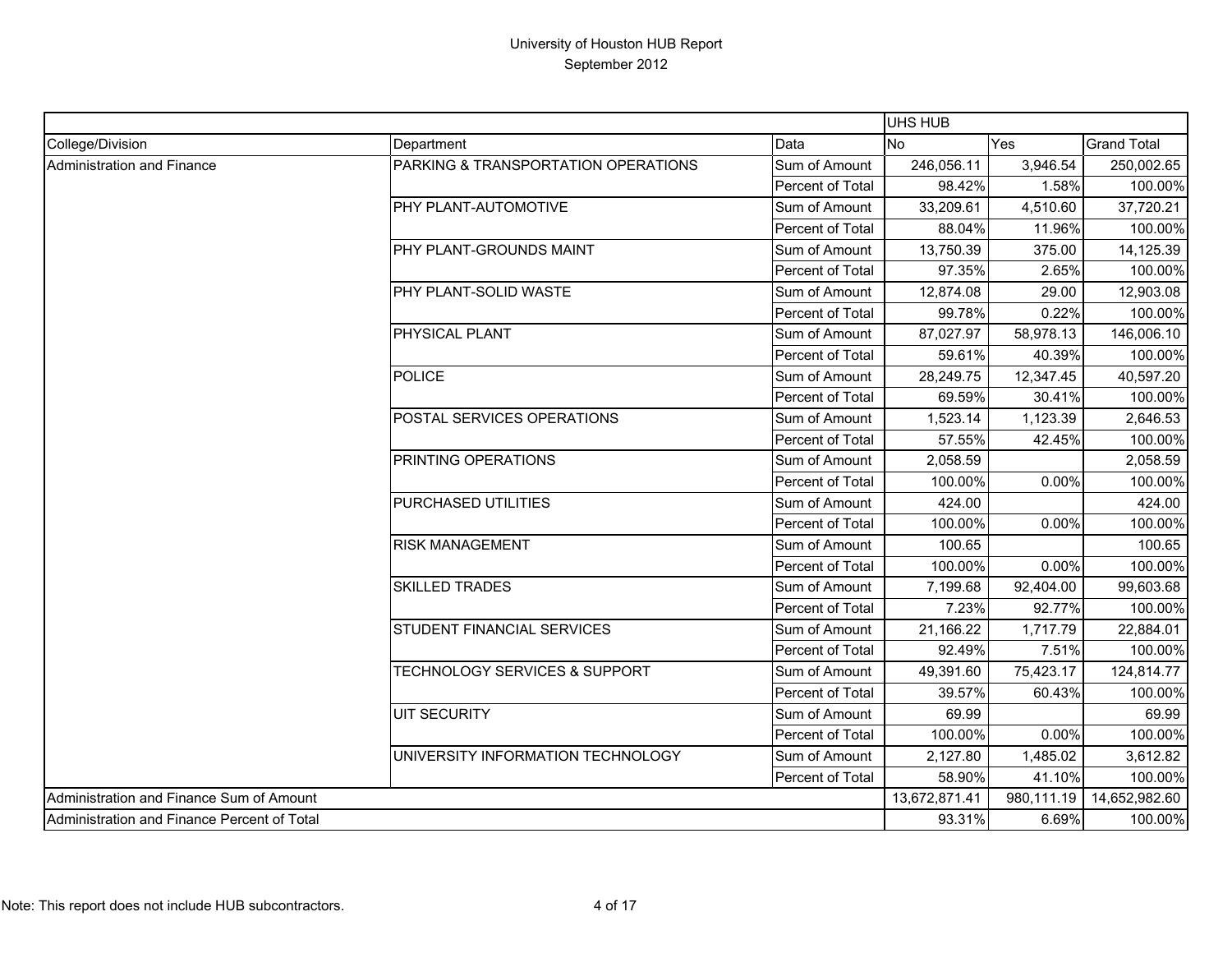|                                |                                  |                  | <b>UHS HUB</b> |           |                    |
|--------------------------------|----------------------------------|------------------|----------------|-----------|--------------------|
| College/Division               | Department                       | Data             | <b>No</b>      | Yes       | <b>Grand Total</b> |
| Architecture                   | <b>ARCHITECTURE</b>              | Sum of Amount    | 43.65          |           | 43.65              |
|                                |                                  | Percent of Total | 100.00%        | 0.00%     | 100.00%            |
|                                | DEAN, ARCHITECTURE               | Sum of Amount    | 61,049.77      | 10,530.90 | 71,580.67          |
|                                |                                  | Percent of Total | 85.29%         | 14.71%    | 100.00%            |
| Architecture Sum of Amount     |                                  |                  | 61,093.42      | 10,530.90 | 71,624.32          |
| Architecture Percent of Total  |                                  |                  | 85.30%         | 14.70%    | 100.00%            |
| <b>Business Administration</b> | ACCOUNTANCY AND TAXATION         | Sum of Amount    | 847.63         | 287.69    | 1,135.32           |
|                                |                                  | Percent of Total | 74.66%         | 25.34%    | 100.00%            |
|                                | ACCOUNTING CERTIFICATE PROGRAM   | Sum of Amount    |                | 818.26    | 818.26             |
|                                |                                  | Percent of Total | 0.00%          | 100.00%   | 100.00%            |
|                                | <b>BAUER CAREER SERVICES CTR</b> | Sum of Amount    | 5,476.26       | 5,422.86  | 10,899.12          |
|                                |                                  | Percent of Total | 50.24%         | 49.76%    | 100.00%            |
|                                | <b>BAUER COMMUNICATIONS</b>      | Sum of Amount    | 2,825.00       |           | 2,825.00           |
|                                |                                  | Percent of Total | 100.00%        | 0.00%     | 100.00%            |
|                                | BAUER DIVISION OF TECHNOLOGY     | Sum of Amount    | 6,328.40       | 9,032.57  | 15,360.97          |
|                                |                                  | Percent of Total | 41.20%         | 58.80%    | 100.00%            |
|                                | CTR FOR EXECUTIVE DEVELOPMENT    | Sum of Amount    | 2,550.38       |           | 2,550.38           |
|                                |                                  | Percent of Total | 100.00%        | 0.00%     | 100.00%            |
|                                | DEAN'S OFFICE, BAUER COLLEGE     | Sum of Amount    | 43,465.64      | 15,112.15 | 58,577.79          |
|                                |                                  | Percent of Total | 74.20%         | 25.80%    | 100.00%            |
|                                | DECISION AND INFORMATION SCIEN   | Sum of Amount    | 4,123.97       | 607.98    | 4,731.95           |
|                                |                                  | Percent of Total | 87.15%         | 12.85%    | 100.00%            |
|                                | <b>EXECUTIVE DEGREE PROGRAMS</b> | Sum of Amount    | 20,467.59      | 10,978.91 | 31,446.50          |
|                                |                                  | Percent of Total | 65.09%         | 34.91%    | 100.00%            |
|                                | FINANCE-BAUER COLLEGE            | Sum of Amount    | 1,147.52       | 457.90    | 1,605.42           |
|                                |                                  | Percent of Total | 71.48%         | 28.52%    | 100.00%            |
|                                | <b>GLOBAL ENERGY MGMT INST</b>   | Sum of Amount    | 1,166.86       |           | 1,166.86           |
|                                |                                  | Percent of Total | 100.00%        | 0.00%     | 100.00%            |
|                                | MANAGEMENT-BAUER COLLEGE         | Sum of Amount    | 329.40         | 533.29    | 862.69             |
|                                |                                  | Percent of Total | 38.18%         | 61.82%    | 100.00%            |
|                                | MARKETING-BAUER COLLEGE          | Sum of Amount    | 1,446.63       | 1,647.23  | 3,093.86           |
|                                |                                  | Percent of Total | 46.76%         | 53.24%    | 100.00%            |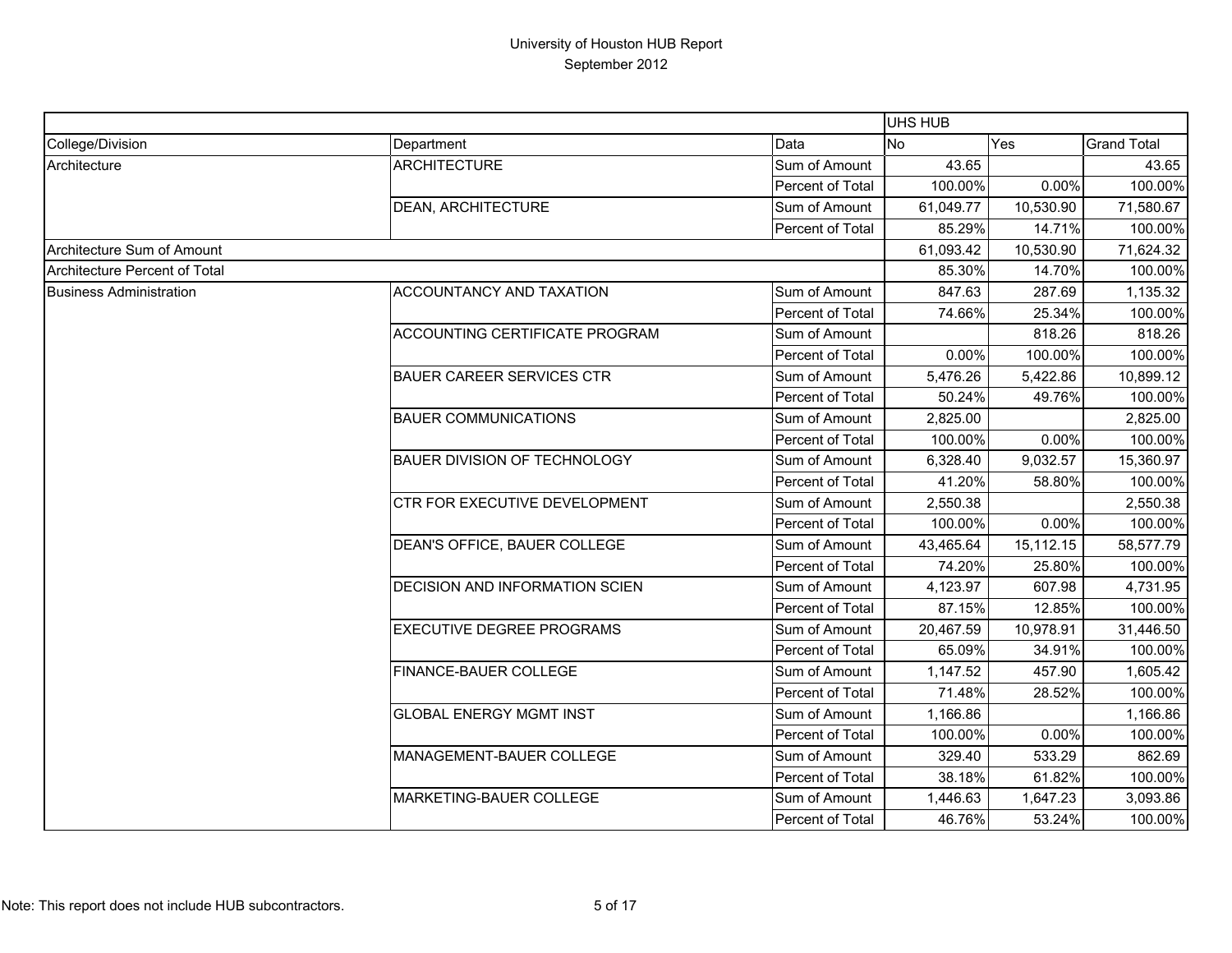|                                                 |                                              |                         | <b>UHS HUB</b> |           |                    |
|-------------------------------------------------|----------------------------------------------|-------------------------|----------------|-----------|--------------------|
| College/Division                                | Department                                   | Data                    | <b>No</b>      | Yes       | <b>Grand Total</b> |
| <b>Business Administration</b>                  | <b>MBA STUDENT SERVICES CENTER</b>           | Sum of Amount           | 2,644.47       | 1,928.63  | 4,573.10           |
|                                                 |                                              | Percent of Total        | 57.83%         | 42.17%    | 100.00%            |
|                                                 | SALES EXCELLENCE INSTITUTE                   | Sum of Amount           | 5,994.50       | 2,304.50  | 8,299.00           |
|                                                 |                                              | Percent of Total        | 72.23%         | 27.77%    | 100.00%            |
|                                                 | SMALL BUSINESS DEV CENTER                    | Sum of Amount           | 50,047.63      | 23,184.16 | 73,231.79          |
|                                                 |                                              | Percent of Total        | 68.34%         | 31.66%    | 100.00%            |
|                                                 | UNDERGRAD BUSINESS PROG                      | Sum of Amount           | 1,892.29       | 3,628.30  | 5,520.59           |
|                                                 |                                              | Percent of Total        | 34.28%         | 65.72%    | 100.00%            |
|                                                 | WOLFF CTR FOR ENTREPRENEURSHIP               | Sum of Amount           | 20.64          | 206.32    | 226.96             |
|                                                 |                                              | Percent of Total        | 9.09%          | 90.91%    | 100.00%            |
| <b>Business Administration Sum of Amount</b>    |                                              |                         | 150,774.81     | 76,150.75 | 226,925.56         |
| <b>Business Administration Percent of Total</b> |                                              |                         | 66.44%         | 33.56%    | 100.00%            |
| Chancellor/President                            | <b>BASEBALL</b>                              | Sum of Amount           | 612.26         | 7,735.42  | 8,347.68           |
|                                                 |                                              | Percent of Total        | 7.33%          | 92.67%    | 100.00%            |
|                                                 | CENTER FOR STUDENTS W/DISABILITIES           | Sum of Amount           | 33,436.17      | 9,903.74  | 43,339.91          |
|                                                 |                                              | Percent of Total        | 77.15%         | 22.85%    | 100.00%            |
|                                                 | <b>COMMUNITY RELATIONS &amp; INST ACCESS</b> | Sum of Amount           |                | 642.14    | 642.14             |
|                                                 |                                              | Percent of Total        | 0.00%          | 100.00%   | 100.00%            |
|                                                 | <b>FOOTBALL</b>                              | Sum of Amount           | 6,737.80       |           | 6,737.80           |
|                                                 |                                              | Percent of Total        | 100.00%        | 0.00%     | 100.00%            |
|                                                 | INST - INTERCOLLEGIATE ATHLETICS             | Sum of Amount           | 32,750.00      |           | 32,750.00          |
|                                                 |                                              | Percent of Total        | 100.00%        | 0.00%     | 100.00%            |
|                                                 | <b>INTERCOLLEGIATE ATHLETICS</b>             | Sum of Amount           | 149,321.10     | 3,278.95  | 152,600.05         |
|                                                 |                                              | Percent of Total        | 97.85%         | 2.15%     | 100.00%            |
|                                                 | LGBT RESOURCE CENTER                         | Sum of Amount           | 52.56          |           | 52.56              |
|                                                 |                                              | <b>Percent of Total</b> | 100.00%        | 0.00%     | 100.00%            |
|                                                 | <b>MEN'S BASKETBALL</b>                      | Sum of Amount           | 677.51         |           | 677.51             |
|                                                 |                                              | Percent of Total        | 100.00%        | 0.00%     | 100.00%            |
|                                                 | OFFICE EQUAL OPPORTUNITY SRVS                | Sum of Amount           | 1,022.64       | 464.62    | 1,487.26           |
|                                                 |                                              | Percent of Total        | 68.76%         | 31.24%    | 100.00%            |
|                                                 | OFFICE OF SPECIAL EVENTS                     | Sum of Amount           | 1,939.55       | 5,239.15  | 7,178.70           |
|                                                 |                                              | Percent of Total        | 27.02%         | 72.98%    | 100.00%            |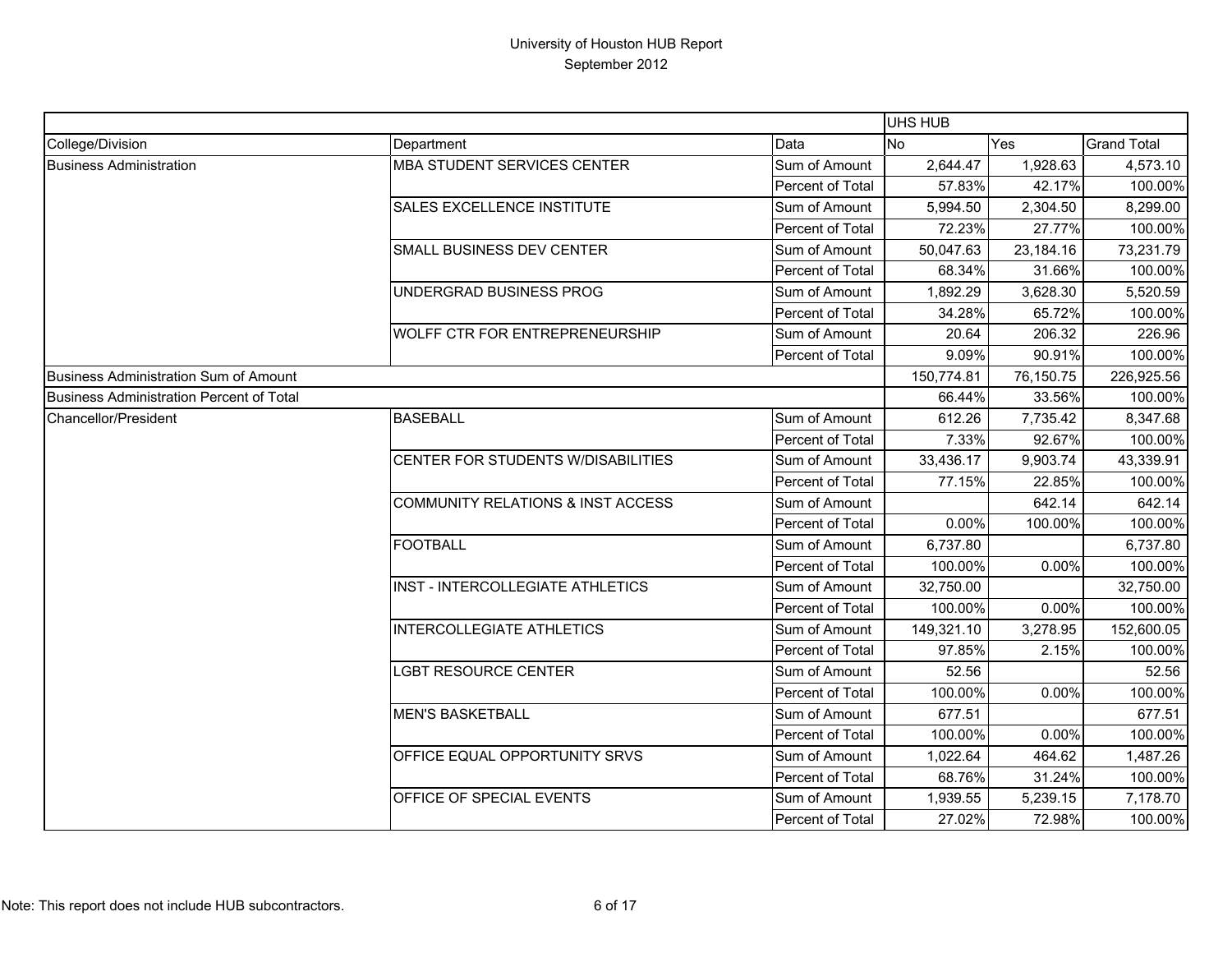|                                       |                                          |                  | <b>UHS HUB</b> |           |                    |
|---------------------------------------|------------------------------------------|------------------|----------------|-----------|--------------------|
| College/Division                      | Department                               | Data             | <b>No</b>      | Yes       | <b>Grand Total</b> |
| Chancellor/President                  | <b>PRESIDENT</b>                         | Sum of Amount    | 3,332.89       | 480.38    | 3,813.27           |
|                                       |                                          | Percent of Total | 87.40%         | 12.60%    | 100.00%            |
|                                       | <b>STAFF COUNCIL</b>                     | Sum of Amount    | 3,870.87       | 730.00    | 4,600.87           |
|                                       |                                          | Percent of Total | 84.13%         | 15.87%    | 100.00%            |
|                                       | <b>WOMEN'S BASKETBALL</b>                | Sum of Amount    | 844.74         |           | 844.74             |
|                                       |                                          | Percent of Total | 100.00%        | 0.00%     | 100.00%            |
|                                       | <b>WOMEN'S RESOURCE CENTER</b>           | Sum of Amount    | 607.01         |           | 607.01             |
|                                       |                                          | Percent of Total | 100.00%        | 0.00%     | 100.00%            |
|                                       | <b>WOMEN'S SOFTBALL</b>                  | Sum of Amount    | 1,423.71       | 690.76    | 2,114.47           |
|                                       |                                          | Percent of Total | 67.33%         | 32.67%    | 100.00%            |
|                                       | <b>WOMEN'S VOLLEYBALL</b>                | Sum of Amount    | 650.00         |           | 650.00             |
|                                       |                                          | Percent of Total | 100.00%        | 0.00%     | 100.00%            |
| Chancellor/President Sum of Amount    |                                          |                  | 237,278.81     | 29,165.16 | 266,443.97         |
| Chancellor/President Percent of Total |                                          |                  | 89.05%         | 10.95%    | 100.00%            |
| Education                             | <b>ASIAN AMERICAN STUDIES</b>            | Sum of Amount    | 5,764.26       |           | 5,764.26           |
|                                       |                                          | Percent of Total | 100.00%        | 0.00%     | 100.00%            |
|                                       | CENTER FOR INFO TECH IN EDUCATION        | Sum of Amount    | 9,976.74       | 22,960.43 | 32,937.17          |
|                                       |                                          | Percent of Total | 30.29%         | 69.71%    | 100.00%            |
|                                       | CONSISTENCY MGMT & COOP DISCIP           | Sum of Amount    | 6,908.72       | 450.37    | 7,359.09           |
|                                       |                                          | Percent of Total | 93.88%         | 6.12%     | 100.00%            |
|                                       | <b>CURRICULUM AND INSTRUCTION</b>        | Sum of Amount    | 23,651.13      | 2,389.19  | 26,040.32          |
|                                       |                                          | Percent of Total | 90.83%         | 9.17%     | 100.00%            |
|                                       | <b>DEAN, EDUCATION</b>                   | Sum of Amount    | 9,723.01       | 4,363.70  | 14,086.71          |
|                                       |                                          | Percent of Total | 69.02%         | 30.98%    | 100.00%            |
|                                       | <b>EDUC EFFECTIVENESS &amp; OUTREACH</b> | Sum of Amount    | 6,507.36       | 289.44    | 6,796.80           |
|                                       |                                          | Percent of Total | 95.74%         | 4.26%     | 100.00%            |
|                                       | EDUCATIONAL PSYCHOLOGY                   | Sum of Amount    | 2,863.12       | 3,084.65  | 5,947.77           |
|                                       |                                          | Percent of Total | 48.14%         | 51.86%    | 100.00%            |
|                                       | INSTITUTE FOR URBAN EDUCATION            | Sum of Amount    | 252.54         | 125.00    | 377.54             |
|                                       |                                          | Percent of Total | 66.89%         | 33.11%    | 100.00%            |
| Education Sum of Amount               |                                          |                  | 65,646.88      | 33,662.78 | 99,309.66          |
| <b>Education Percent of Total</b>     |                                          |                  | 66.10%         | 33.90%    | 100.00%            |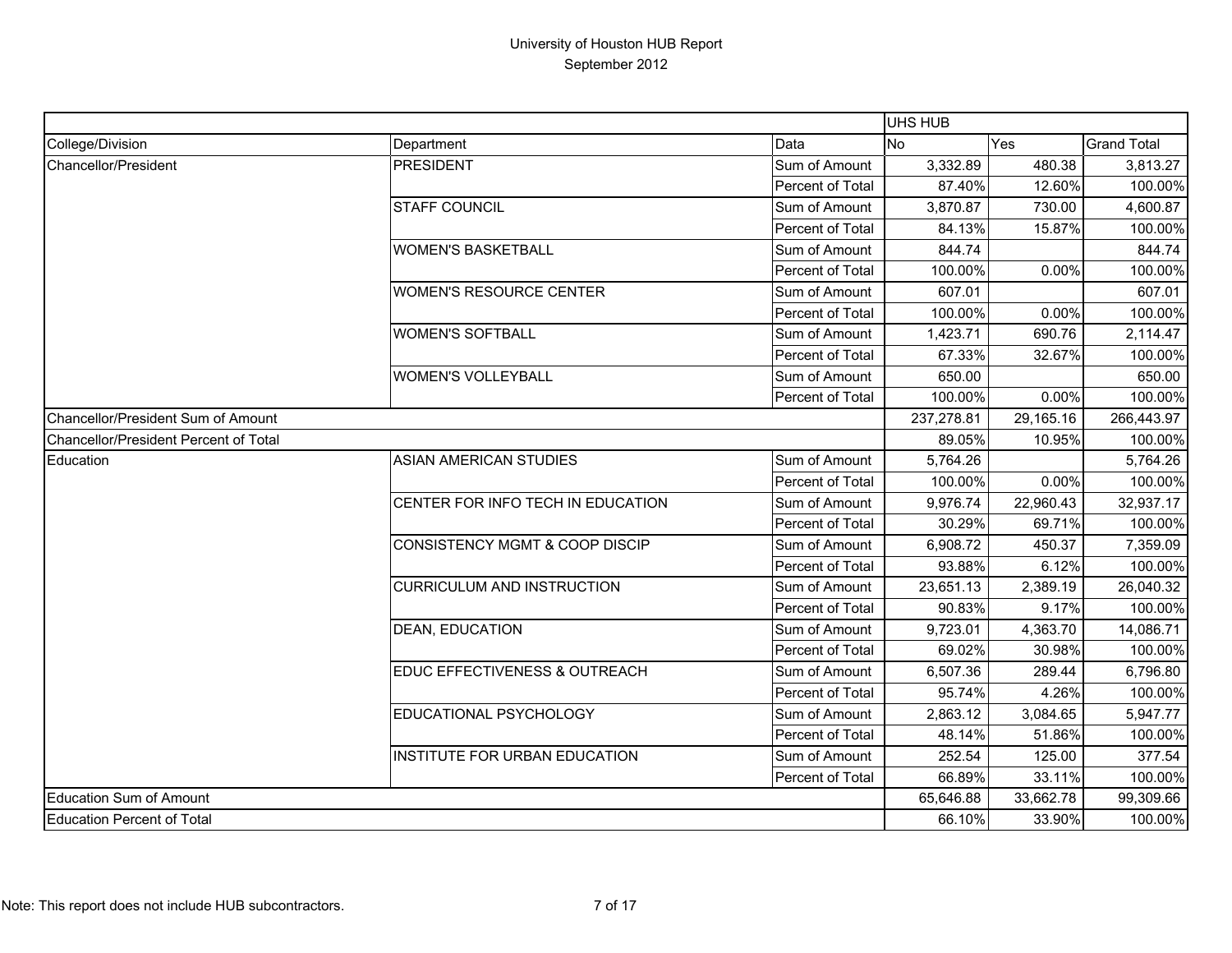|                                        |                                     |                  | UHS HUB    |           |                    |
|----------------------------------------|-------------------------------------|------------------|------------|-----------|--------------------|
| College/Division                       | Department                          | Data             | <b>No</b>  | Yes       | <b>Grand Total</b> |
| Engineering                            | <b>BIOMEDICAL ENGINEERING</b>       | Sum of Amount    | 10,444.89  | 5,628.68  | 16,073.57          |
|                                        |                                     | Percent of Total | 64.98%     | 35.02%    | 100.00%            |
|                                        | <b>CHEMICAL ENGINEERING</b>         | Sum of Amount    | 227,646.42 | 3,199.65  | 230,846.07         |
|                                        |                                     | Percent of Total | 98.61%     | 1.39%     | 100.00%            |
|                                        | <b>CIVIL ENGINEERING</b>            | Sum of Amount    | 111,047.34 | 2,946.52  | 113,993.86         |
|                                        |                                     | Percent of Total | 97.42%     | 2.58%     | 100.00%            |
|                                        | <b>COOPERATIVE ENGINEERING</b>      | Sum of Amount    | 8.01       |           | 8.01               |
|                                        |                                     | Percent of Total | 100.00%    | 0.00%     | 100.00%            |
|                                        | <b>CTR FOR INNOVATIVE GROUTING</b>  | Sum of Amount    | 42.00      |           | 42.00              |
|                                        |                                     | Percent of Total | 100.00%    | 0.00%     | 100.00%            |
|                                        | <b>DEAN, ENGINEERING</b>            | Sum of Amount    | 57,360.11  | 4,563.50  | 61,923.61          |
|                                        |                                     | Percent of Total | 92.63%     | 7.37%     | 100.00%            |
|                                        | ELECTRICAL ENGINEERING              | Sum of Amount    | 193,694.73 | 15,808.82 | 209,503.55         |
|                                        |                                     | Percent of Total | 92.45%     | 7.55%     | 100.00%            |
|                                        | <b>ENGINEERING SERVICES</b>         | Sum of Amount    | 1,433.85   | 24.03     | 1,457.88           |
|                                        |                                     | Percent of Total | 98.35%     | 1.65%     | 100.00%            |
|                                        | <b>INDUSTRIAL ENGINEERING</b>       | Sum of Amount    | 1,860.76   | 1,457.09  | 3,317.85           |
|                                        |                                     | Percent of Total | 56.08%     | 43.92%    | 100.00%            |
|                                        | INTEGRATED BIO & NANO SYSTEM        | Sum of Amount    | 80.50      |           | 80.50              |
|                                        |                                     | Percent of Total | 100.00%    | 0.00%     | 100.00%            |
|                                        | <b>MECHANICAL ENGINEERING</b>       | Sum of Amount    | 42,068.48  | 8,567.86  | 50,636.34          |
|                                        |                                     | Percent of Total | 83.08%     | 16.92%    | 100.00%            |
|                                        | NATL CTR FOR AIRBORNE LASER MAPPING | Sum of Amount    | 53,872.61  |           | 53,872.61          |
|                                        |                                     | Percent of Total | 100.00%    | 0.00%     | 100.00%            |
|                                        | <b>WIND ENERGY CENTER</b>           | Sum of Amount    | 9,003.17   |           | 9,003.17           |
|                                        |                                     | Percent of Total | 100.00%    | 0.00%     | 100.00%            |
| <b>Engineering Sum of Amount</b>       |                                     |                  | 708,562.87 | 42,196.15 | 750,759.02         |
| <b>Engineering Percent of Total</b>    |                                     |                  | 94.38%     | 5.62%     | 100.00%            |
| <b>Graduate College of Social Work</b> | ADMISSIONS-GCSW                     | Sum of Amount    | 621.73     | 1,029.96  | 1,651.69           |
|                                        |                                     | Percent of Total | 37.64%     | 62.36%    | 100.00%            |
|                                        | CHILD & FAMILY CENTER               | Sum of Amount    | 2,851.70   | 317.66    | 3,169.36           |
|                                        |                                     | Percent of Total | 89.98%     | 10.02%    | 100.00%            |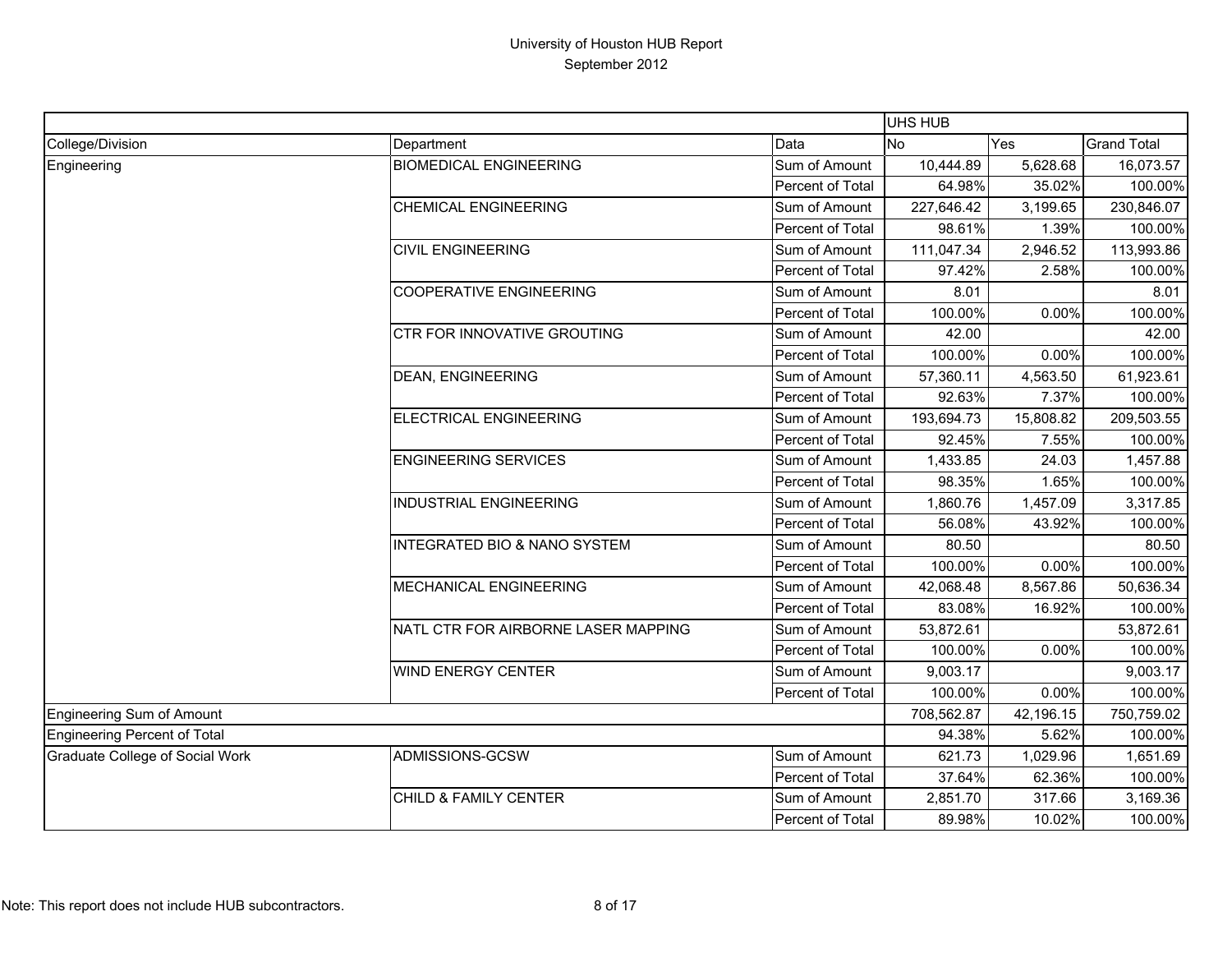|                                                  |                                    |                  | UHS HUB    |           |                    |
|--------------------------------------------------|------------------------------------|------------------|------------|-----------|--------------------|
| College/Division                                 | Department                         | Data             | No         | Yes       | <b>Grand Total</b> |
| <b>Graduate College of Social Work</b>           | CTR DRUG & SOCIAL POLICY RESRC     | Sum of Amount    | 3,392.68   |           | 3,392.68           |
|                                                  |                                    | Percent of Total | 100.00%    | 0.00%     | 100.00%            |
|                                                  | CTR FOR HEALTH EQUITY & EVAL       | Sum of Amount    | 79,618.28  |           | 79,618.28          |
|                                                  |                                    | Percent of Total | 100.00%    | 0.00%     | 100.00%            |
|                                                  | DEAN, SOCIAL WORK                  | Sum of Amount    | 5,469.14   | 1,089.30  | 6,558.44           |
|                                                  |                                    | Percent of Total | 83.39%     | 16.61%    | 100.00%            |
|                                                  | <b>GCSW INFORMATION TECHNOLOGY</b> | Sum of Amount    | 843.32     |           | 843.32             |
|                                                  |                                    | Percent of Total | 100.00%    | 0.00%     | 100.00%            |
|                                                  | OFFICE OF COMMUNITY PROJECTS       | Sum of Amount    |            | 65.00     | 65.00              |
|                                                  |                                    | Percent of Total | 0.00%      | 100.00%   | 100.00%            |
| Graduate College of Social Work Sum of Amount    |                                    |                  | 92,796.85  | 2,501.92  | 95,298.77          |
| Graduate College of Social Work Percent of Total |                                    |                  | 97.37%     | 2.63%     | 100.00%            |
| Honors College                                   | <b>DEAN, HONORS COLLEGE</b>        | Sum of Amount    | 52,951.56  | 5,197.71  | 58,149.27          |
|                                                  |                                    | Percent of Total | 91.06%     | 8.94%     | 100.00%            |
|                                                  | <b>HOUSTON TEACHERS INSTITUTE</b>  | Sum of Amount    | 1,234.07   |           | 1,234.07           |
|                                                  |                                    | Percent of Total | 100.00%    | 0.00%     | 100.00%            |
| Honors College Sum of Amount                     |                                    |                  | 54,185.63  | 5,197.71  | 59,383.34          |
| Honors College Percent of Total                  |                                    |                  | 91.25%     | 8.75%     | 100.00%            |
| Hotel and Restaurant Management                  | DEAN, HOTEL & RESTAURANT MANAG     | Sum of Amount    | 4,547.52   | 3,456.90  | 8,004.42           |
|                                                  |                                    | Percent of Total | 56.81%     | 43.19%    | 100.00%            |
|                                                  | HOTEL AND RESTAURANT MANAGEMENT    | Sum of Amount    | 412,820.45 | 61,982.82 | 474,803.27         |
|                                                  |                                    | Percent of Total | 86.95%     | 13.05%    | 100.00%            |
| Hotel and Restaurant Management Sum of Amount    |                                    |                  | 417,367.97 | 65,439.72 | 482,807.69         |
| Hotel and Restaurant Management Percent of Total |                                    |                  | 86.45%     | 13.55%    | 100.00%            |
| Law Center                                       | ASSOCIATE DEAN, LAW                | Sum of Amount    |            | 290.97    | 290.97             |
|                                                  |                                    | Percent of Total | 0.00%      | 100.00%   | 100.00%            |
|                                                  | <b>BLAKELEY INSTITUTE</b>          | Sum of Amount    | 1,570.54   | 158.05    | 1,728.59           |
|                                                  |                                    | Percent of Total | 90.86%     | 9.14%     | 100.00%            |
|                                                  | <b>BUSINESS SERVICES, LAW</b>      | Sum of Amount    |            | 9,770.84  | 9,770.84           |
|                                                  |                                    | Percent of Total | 0.00%      | 100.00%   | 100.00%            |
|                                                  | CAREER SERVICES, LAW               | Sum of Amount    | 14,166.65  | 53.96     | 14,220.61          |
|                                                  |                                    | Percent of Total | 99.62%     | 0.38%     | 100.00%            |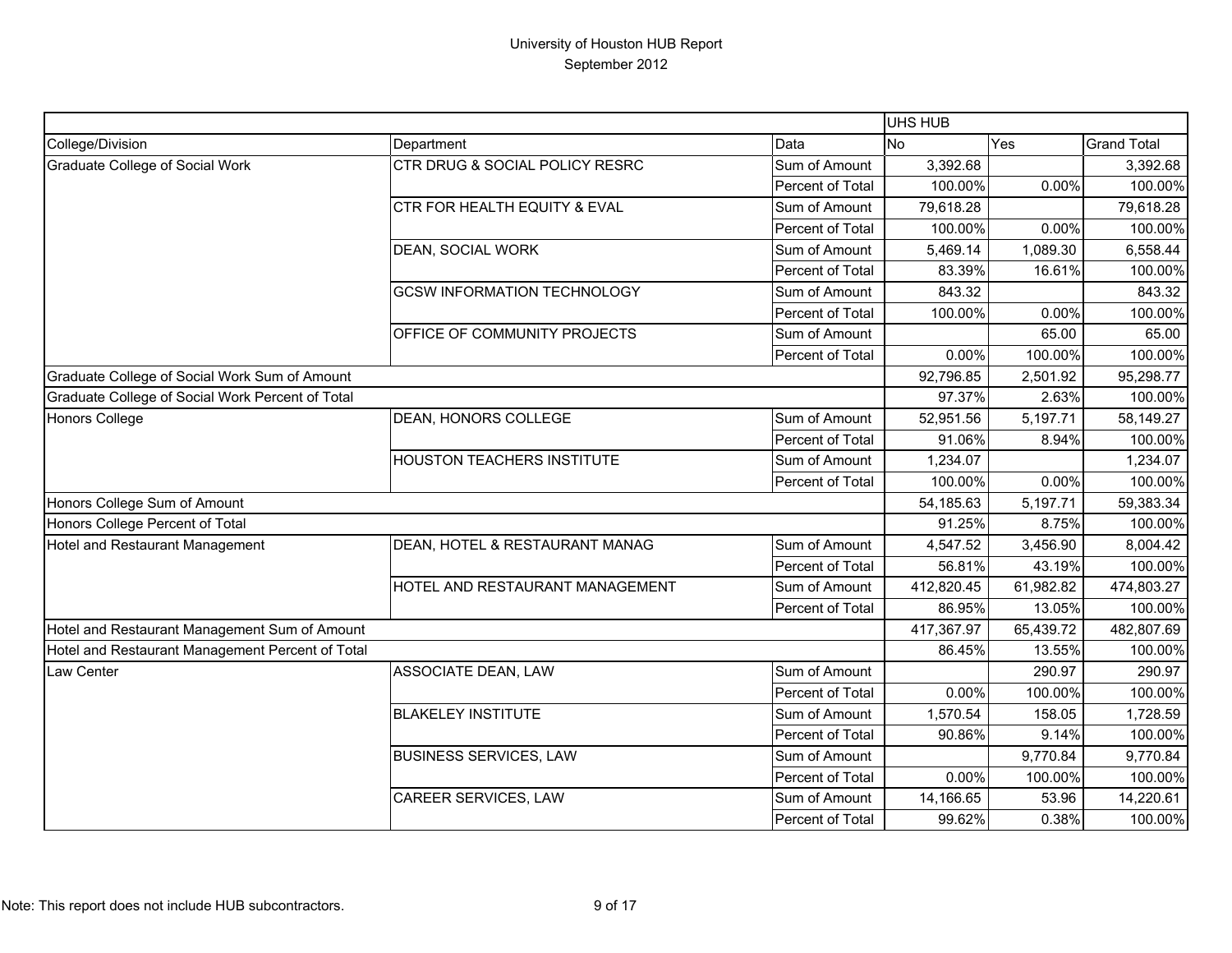|                                  |                               |                         | UHS HUB   |           |                    |
|----------------------------------|-------------------------------|-------------------------|-----------|-----------|--------------------|
| College/Division                 | Department                    | Data                    | <b>No</b> | Yes       | <b>Grand Total</b> |
| Law Center                       | DEAN, LAW                     | Sum of Amount           | 8,646.73  | 2,604.69  | 11,251.42          |
|                                  |                               | Percent of Total        | 76.85%    | 23.15%    | 100.00%            |
|                                  | <b>EXTERNAL AFFAIRS, LAW</b>  | Sum of Amount           |           | 42.61     | 42.61              |
|                                  |                               | Percent of Total        | 0.00%     | 100.00%   | 100.00%            |
|                                  | <b>FACILITIES, LAW</b>        | Sum of Amount           | 6,019.68  | 578.47    | 6,598.15           |
|                                  |                               | Percent of Total        | 91.23%    | 8.77%     | 100.00%            |
|                                  | <b>FACULTY SUPPORT LAW</b>    | Sum of Amount           | 1,747.94  | 6,972.20  | 8,720.14           |
|                                  |                               | Percent of Total        | 20.04%    | 79.96%    | 100.00%            |
|                                  | HEALTH LAW & POLICY INSTITUTE | Sum of Amount           |           | 327.24    | 327.24             |
|                                  |                               | Percent of Total        | $0.00\%$  | 100.00%   | 100.00%            |
|                                  | LAW                           | Sum of Amount           |           | 5,949.70  | 5,949.70           |
|                                  |                               | Percent of Total        | 0.00%     | 100.00%   | 100.00%            |
|                                  | LAW INFORMATION TECHNOLOGY    | Sum of Amount           | 6,627.99  | 936.96    | 7,564.95           |
|                                  |                               | Percent of Total        | 87.61%    | 12.39%    | 100.00%            |
|                                  | <b>LAW LIBRARY</b>            | Sum of Amount           | 6,139.35  | 1,538.42  | 7,677.77           |
|                                  |                               | Percent of Total        | 79.96%    | 20.04%    | 100.00%            |
|                                  | LEGAL AID CLINIC, LAW         | Sum of Amount           | 668.66    | 528.50    | 1,197.16           |
|                                  |                               | Percent of Total        | 55.85%    | 44.15%    | 100.00%            |
|                                  | PUBLIC RELS & MARKETING, LAW  | Sum of Amount           | 10,113.75 | 54.96     | 10,168.71          |
|                                  |                               | Percent of Total        | 99.46%    | 0.54%     | 100.00%            |
|                                  | STUDENT ORGANIZATION, LAW     | Sum of Amount           | 5,965.99  |           | 5,965.99           |
|                                  |                               | Percent of Total        | 100.00%   | 0.00%     | 100.00%            |
|                                  | STUDENT SERVICES, LAW         | Sum of Amount           | 13,603.60 | 148.87    | 13,752.47          |
|                                  |                               | Percent of Total        | 98.92%    | 1.08%     | 100.00%            |
| Law Center Sum of Amount         |                               |                         | 75,270.88 | 29,956.44 | 105,227.32         |
| Law Center Percent of Total      |                               |                         | 71.53%    | 28.47%    | 100.00%            |
| Liberal Arts and Social Sciences | <b>AEROSPACE STUDIES</b>      | Sum of Amount           | 291.42    | 65.00     | 356.42             |
|                                  |                               | Percent of Total        | 81.76%    | 18.24%    | 100.00%            |
|                                  | AFRICAN-AMERICAN STUDIES      | Sum of Amount           | 1,962.06  | 1,688.62  | 3,650.68           |
|                                  |                               | Percent of Total        | 53.75%    | 46.25%    | 100.00%            |
|                                  | <b>ART</b>                    | Sum of Amount           | 11,426.48 | 3,082.09  | 14,508.57          |
|                                  |                               | <b>Percent of Total</b> | 78.76%    | 21.24%    | 100.00%            |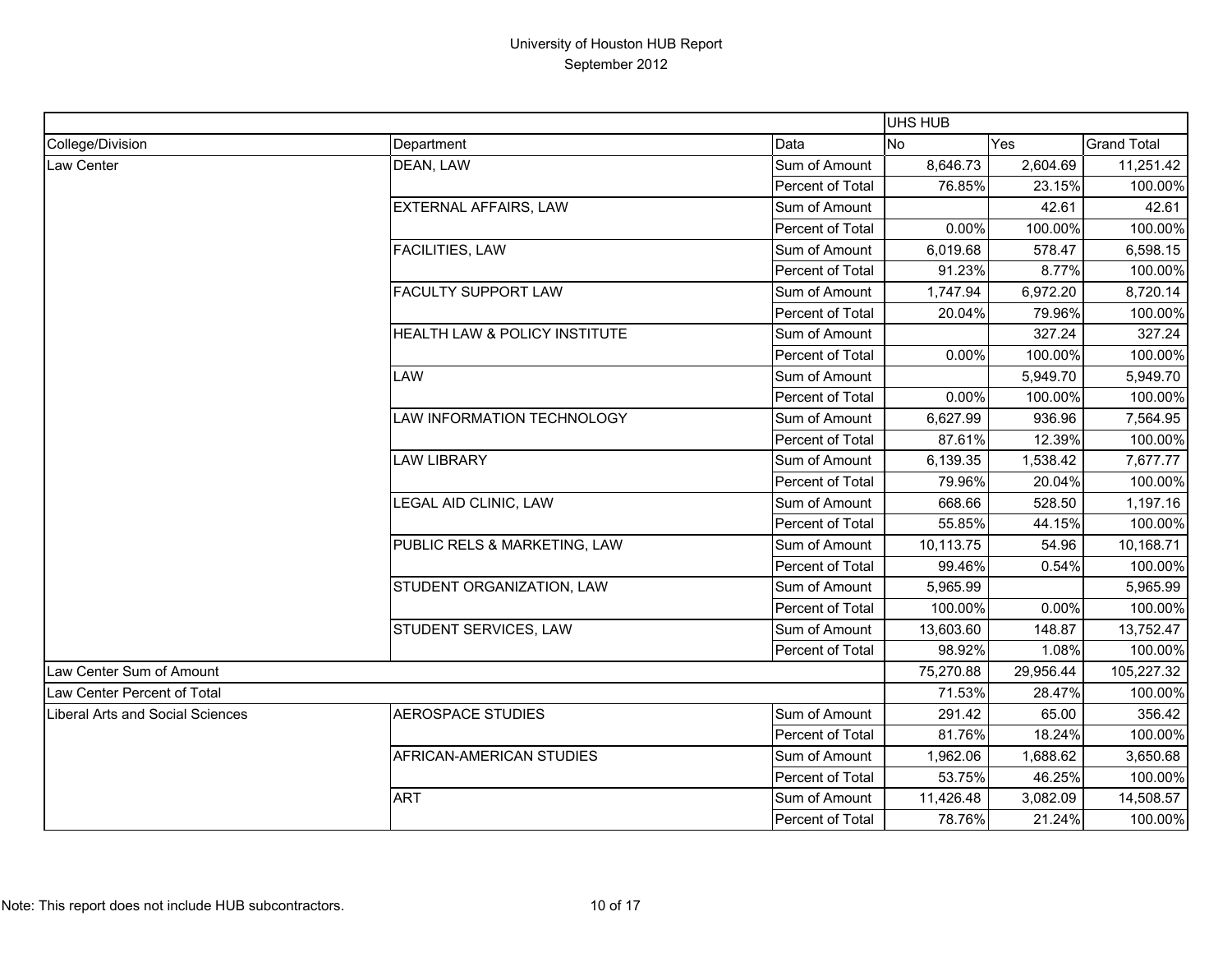|                                  |                                  |                  | <b>UHS HUB</b> |           |                    |
|----------------------------------|----------------------------------|------------------|----------------|-----------|--------------------|
| College/Division                 | Department                       | Data             | <b>No</b>      | Yes       | <b>Grand Total</b> |
| Liberal Arts and Social Sciences | <b>ARTE PUBLICO</b>              | Sum of Amount    | 33,230.15      | 66.82     | 33,296.97          |
|                                  |                                  | Percent of Total | 99.80%         | 0.20%     | 100.00%            |
|                                  | <b>BAND</b>                      | Sum of Amount    | 142,580.00     |           | 142,580.00         |
|                                  |                                  | Percent of Total | 100.00%        | 0.00%     | 100.00%            |
|                                  | <b>BLAFFER GALLERY</b>           | Sum of Amount    | 41,354.95      | 665.72    | 42,020.67          |
|                                  |                                  | Percent of Total | 98.42%         | 1.58%     | 100.00%            |
|                                  | CENTER FOR PUBLIC HISTORY        | Sum of Amount    | 7,500.00       | 3,435.41  | 10,935.41          |
|                                  |                                  | Percent of Total | 68.58%         | 31.42%    | 100.00%            |
|                                  | CENTER FOR PUBLIC POLICY         | Sum of Amount    | 3,567.22       | 298.89    | 3,866.11           |
|                                  |                                  | Percent of Total | 92.27%         | 7.73%     | 100.00%            |
|                                  | <b>COMMUNICATION</b>             | Sum of Amount    | 20,075.83      | 57,929.72 | 78,005.55          |
|                                  |                                  | Percent of Total | 25.74%         | 74.26%    | 100.00%            |
|                                  | <b>COMMUNICATIONS DISORDERS</b>  | Sum of Amount    | 1,999.43       | 628.36    | 2,627.79           |
|                                  |                                  | Percent of Total | 76.09%         | 23.91%    | 100.00%            |
|                                  | COMPARATIVE CULTURAL STUDIES     | Sum of Amount    | 8,156.80       | 393.92    | 8,550.72           |
|                                  |                                  | Percent of Total | 95.39%         | 4.61%     | 100.00%            |
|                                  | <b>CWMCA CENTER FOR THE ARTS</b> | Sum of Amount    | 9,647.67       | 2,453.79  | 12,101.46          |
|                                  |                                  | Percent of Total | 79.72%         | 20.28%    | 100.00%            |
|                                  | DEAN, LIBERAL ARTS & SOC SCI     | Sum of Amount    | 17,691.65      | 11,786.33 | 29,477.98          |
|                                  |                                  | Percent of Total | 60.02%         | 39.98%    | 100.00%            |
|                                  | <b>ECONOMICS</b>                 | Sum of Amount    | 2,297.44       | 4,251.53  | 6,548.97           |
|                                  |                                  | Percent of Total | 35.08%         | 64.92%    | 100.00%            |
|                                  | <b>ENGLISH</b>                   | Sum of Amount    | 14,798.26      | 12,228.95 | 27,027.21          |
|                                  |                                  | Percent of Total | 54.75%         | 45.25%    | 100.00%            |
|                                  | HEALTH AND HUMAN PERFORMANCE     | Sum of Amount    | 24,120.58      | 3,003.38  | 27,123.96          |
|                                  |                                  | Percent of Total | 88.93%         | 11.07%    | 100.00%            |
|                                  | <b>HISPANIC STUDIES</b>          | Sum of Amount    | 3,101.86       | 2,389.01  | 5,490.87           |
|                                  |                                  | Percent of Total | 56.49%         | 43.51%    | 100.00%            |
|                                  | <b>HISTORY</b>                   | Sum of Amount    | 2,585.07       | 807.26    | 3,392.33           |
|                                  |                                  | Percent of Total | 76.20%         | 23.80%    | 100.00%            |
|                                  | <b>MEXICAN-AMERICAN STUDIES</b>  | Sum of Amount    | 4,613.28       | 108.00    | 4,721.28           |
|                                  |                                  | Percent of Total | 97.71%         | 2.29%     | 100.00%            |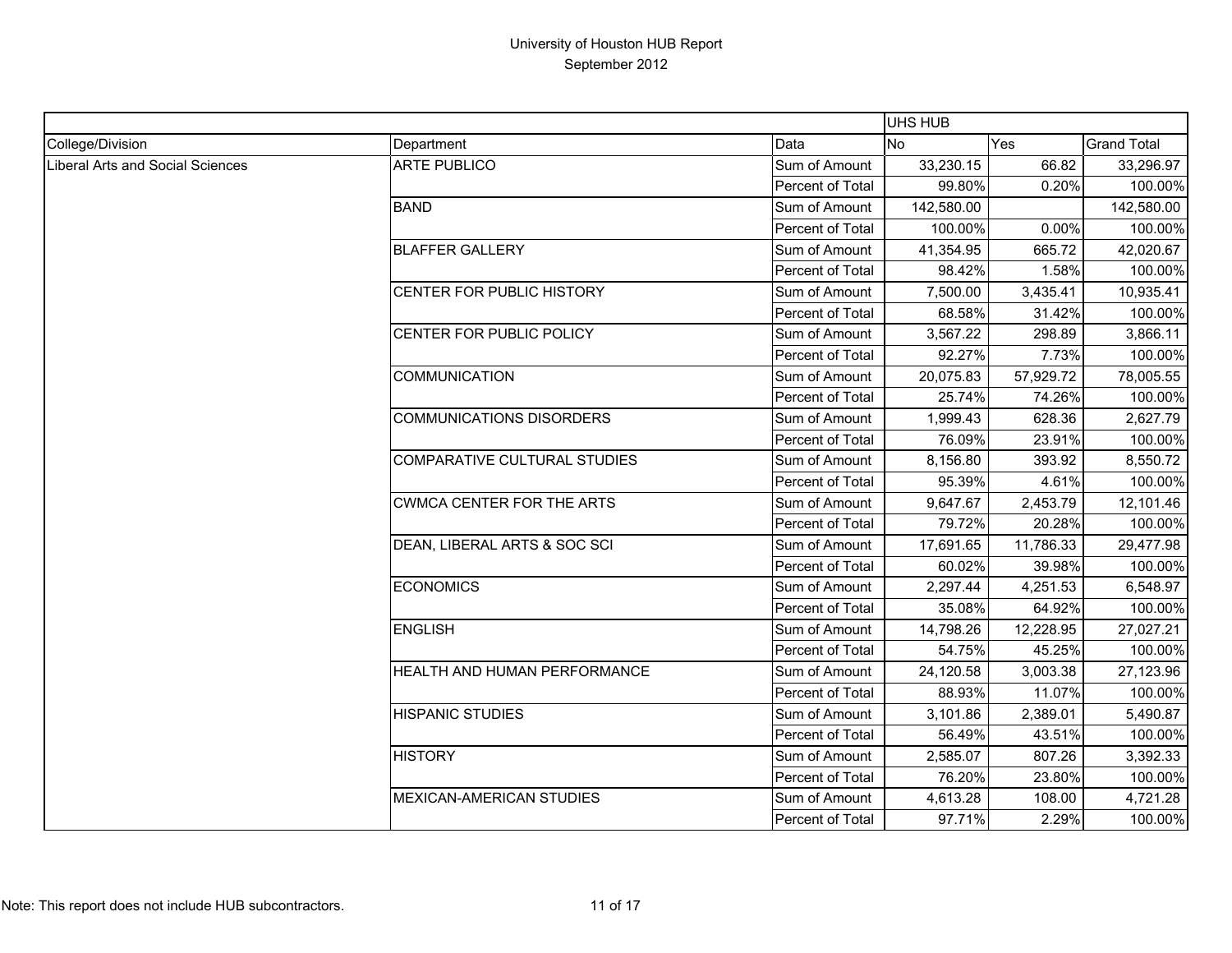|                                                   |                                   |                  | UHS HUB    |            |                    |
|---------------------------------------------------|-----------------------------------|------------------|------------|------------|--------------------|
| College/Division                                  | Department                        | Data             | <b>No</b>  | Yes        | <b>Grand Total</b> |
| Liberal Arts and Social Sciences                  | MILITARY SCIENCE                  | Sum of Amount    | 1,888.56   |            | 1,888.56           |
|                                                   |                                   | Percent of Total | 100.00%    | 0.00%      | 100.00%            |
|                                                   | MODERN AND CLASSICAL LANGUAGES    | Sum of Amount    | 404.92     |            | 404.92             |
|                                                   |                                   | Percent of Total | 100.00%    | 0.00%      | 100.00%            |
|                                                   | <b>MUSIC</b>                      | Sum of Amount    | 7,060.12   | 14,165.85  | 21,225.97          |
|                                                   |                                   | Percent of Total | 33.26%     | 66.74%     | 100.00%            |
|                                                   | <b>PHILOSOPHY</b>                 | Sum of Amount    | 398.57     | 66.82      | 465.39             |
|                                                   |                                   | Percent of Total | 85.64%     | 14.36%     | 100.00%            |
|                                                   | POLITICAL SCIENCE                 | Sum of Amount    | 760.68     | 481.25     | 1,241.93           |
|                                                   |                                   | Percent of Total | 61.25%     | 38.75%     | 100.00%            |
|                                                   | <b>PSYCHOLOGY</b>                 | Sum of Amount    | 33,072.88  | 3,350.77   | 36,423.65          |
|                                                   |                                   | Percent of Total | 90.80%     | 9.20%      | 100.00%            |
|                                                   | <b>SOCIOLOGY</b>                  | Sum of Amount    | 291.02     |            | 291.02             |
|                                                   |                                   | Percent of Total | 100.00%    | 0.00%      | 100.00%            |
|                                                   | <b>THEATER</b>                    | Sum of Amount    | 21,582.49  | 725.99     | 22,308.48          |
|                                                   |                                   | Percent of Total | 96.75%     | 3.25%      | 100.00%            |
|                                                   | <b>WOMEN'S STUDIES PROGRAM</b>    | Sum of Amount    | 3,709.45   | 73.51      | 3,782.96           |
|                                                   |                                   | Percent of Total | 98.06%     | 1.94%      | 100.00%            |
|                                                   | <b>WRITING CENTER</b>             | Sum of Amount    | 366.40     | 17.98      | 384.38             |
|                                                   |                                   | Percent of Total | 95.32%     | 4.68%      | 100.00%            |
| Liberal Arts and Social Sciences Sum of Amount    |                                   |                  | 420,535.24 | 124,164.97 | 544,700.21         |
| Liberal Arts and Social Sciences Percent of Total |                                   |                  | 77.20%     | 22.80%     | 100.00%            |
| Library                                           | UNIVERSITY LIBRARIES              | Sum of Amount    | 388,050.17 | 85,546.55  | 473,596.72         |
|                                                   |                                   | Percent of Total | 81.94%     | 18.06%     | 100.00%            |
| Library Sum of Amount                             |                                   |                  | 388,050.17 | 85,546.55  | 473,596.72         |
| Library Percent of Total                          |                                   |                  | 81.94%     | 18.06%     | 100.00%            |
| Natural Science and Mathematics                   | <b>BIOLOGY &amp; BIOCHEMISTRY</b> | Sum of Amount    | 69,889.66  | 6,924.21   | 76,813.87          |
|                                                   |                                   | Percent of Total | 90.99%     | 9.01%      | 100.00%            |
|                                                   | <b>CHEMISTRY</b>                  | Sum of Amount    | 78,415.11  | 36,216.66  | 114,631.77         |
|                                                   |                                   | Percent of Total | 68.41%     | 31.59%     | 100.00%            |
|                                                   | <b>COMPUTER SCIENCE</b>           | Sum of Amount    | 16,689.89  | 3,131.34   | 19,821.23          |
|                                                   |                                   | Percent of Total | 84.20%     | 15.80%     | 100.00%            |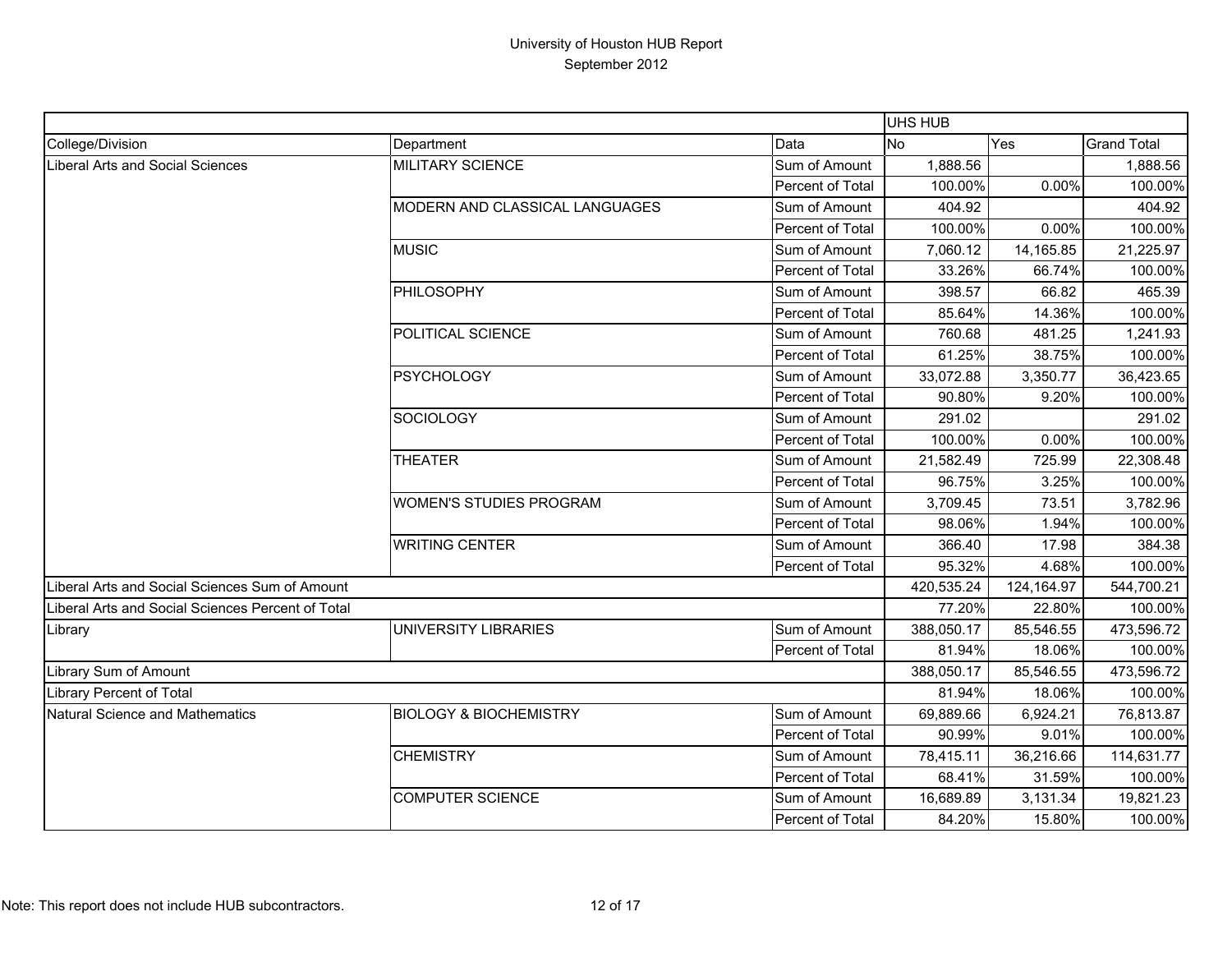|                                                  |                                               |                  | <b>UHS HUB</b> |            |                    |
|--------------------------------------------------|-----------------------------------------------|------------------|----------------|------------|--------------------|
| College/Division                                 | Department                                    | Data             | <b>No</b>      | Yes        | <b>Grand Total</b> |
| <b>Natural Science and Mathematics</b>           | CTR FOR NUCLEAR RECEPTORS & CELL SIGNALING    | Sum of Amount    | 68,537.94      | 1,426.96   | 69,964.90          |
|                                                  |                                               | Percent of Total | 97.96%         | 2.04%      | 100.00%            |
|                                                  | DEAN, NATURAL SCIENCE & MATHE                 | Sum of Amount    | 48,550.84      | 4,418.14   | 52,968.98          |
|                                                  |                                               | Percent of Total | 91.66%         | 8.34%      | 100.00%            |
|                                                  | EARTH AND ATMOSPHERIC SCIENCES                | Sum of Amount    | 57,978.49      | 10,343.17  | 68,321.66          |
|                                                  |                                               | Percent of Total | 84.86%         | 15.14%     | 100.00%            |
|                                                  | INST FOR MULTIDIM AIR QUALITY STUDIES (IMAQS) | Sum of Amount    | 11,621.49      | 1,490.30   | 13,111.79          |
|                                                  |                                               | Percent of Total | 88.63%         | 11.37%     | 100.00%            |
|                                                  | <b>MATHEMATICS</b>                            | Sum of Amount    | 18,152.25      | 9,041.41   | 27,193.66          |
|                                                  |                                               | Percent of Total | 66.75%         | 33.25%     | 100.00%            |
|                                                  | <b>PHYSICS</b>                                | Sum of Amount    | 20,279.75      | 3,873.46   | 24,153.21          |
|                                                  |                                               | Percent of Total | 83.96%         | 16.04%     | 100.00%            |
| Natural Science and Mathematics Sum of Amount    |                                               | 390,115.42       | 76,865.65      | 466,981.07 |                    |
| Natural Science and Mathematics Percent of Total |                                               |                  | 83.54%         | 16.46%     | 100.00%            |
| Optometry                                        | DEAN, OPTOMETRY                               | Sum of Amount    | 11,233.11      | 6,150.77   | 17,383.88          |
|                                                  |                                               | Percent of Total | 64.62%         | 35.38%     | 100.00%            |
|                                                  | OPT VISION SCIENCES                           | Sum of Amount    | 44,920.70      | 5,549.37   | 50,470.07          |
|                                                  |                                               | Percent of Total | 89.00%         | 11.00%     | 100.00%            |
|                                                  | OPTOMETRY CLINIC                              | Sum of Amount    | 43,191.28      | 3,420.20   | 46,611.48          |
|                                                  |                                               | Percent of Total | 92.66%         | 7.34%      | 100.00%            |
| Optometry Sum of Amount                          |                                               |                  | 99,345.09      | 15,120.34  | 114,465.43         |
| Optometry Percent of Total                       |                                               |                  | 86.79%         | 13.21%     | 100.00%            |
| Pharmacy                                         | CLINICAL PHARMACY & ADMINISTRA                | Sum of Amount    | 18,314.90      | 1,370.71   | 19,685.61          |
|                                                  |                                               | Percent of Total | 93.04%         | 6.96%      | 100.00%            |
|                                                  | <b>DEAN, PHARMACY</b>                         | Sum of Amount    | 77,748.08      | 10,316.58  | 88,064.66          |
|                                                  |                                               | Percent of Total | 88.29%         | 11.71%     | 100.00%            |
|                                                  | PHARMACOLOGICAL & PHARMACEUTIC                | Sum of Amount    | 50,290.35      | 547.78     | 50,838.13          |
|                                                  |                                               | Percent of Total | 98.92%         | 1.08%      | 100.00%            |
| Pharmacy Sum of Amount                           |                                               |                  | 146,353.33     | 12,235.07  | 158,588.40         |
| Pharmacy Percent of Total                        |                                               | 92.29%           | 7.71%          | 100.00%    |                    |
| Research                                         | ANIMAL CARE OPERATIONS                        | Sum of Amount    | 35,493.01      | 1,794.91   | 37,287.92          |
|                                                  |                                               | Percent of Total | 95.19%         | 4.81%      | 100.00%            |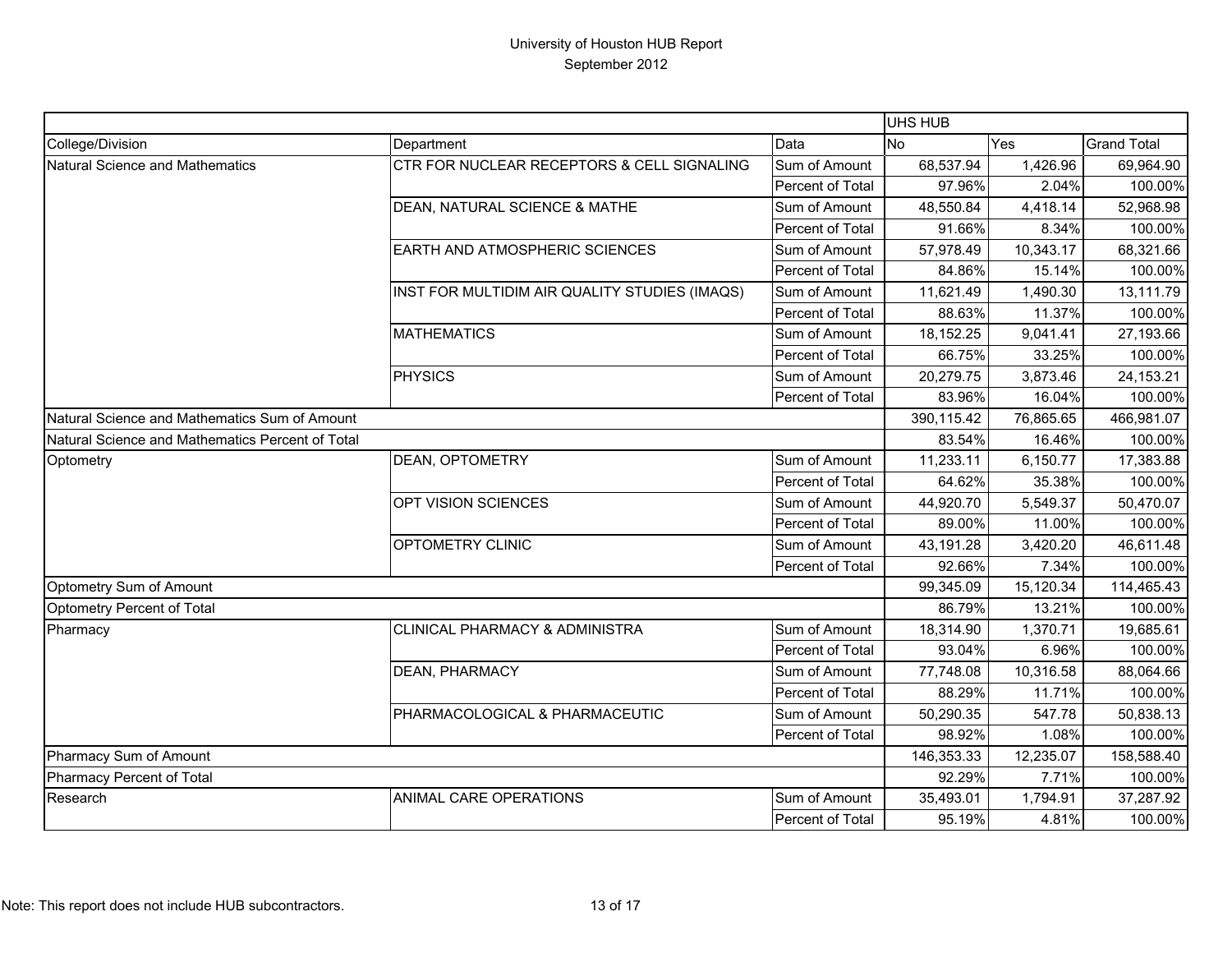|                           |                                         |                         |            | <b>UHS HUB</b> |                    |  |  |
|---------------------------|-----------------------------------------|-------------------------|------------|----------------|--------------------|--|--|
| College/Division          | Department                              | Data                    | <b>No</b>  | Yes            | <b>Grand Total</b> |  |  |
| Research                  | CENTER FOR ADVANCED MATERIALS           | Sum of Amount           | 22,339.76  |                | 22,339.76          |  |  |
|                           |                                         | Percent of Total        | 100.00%    | 0.00%          | 100.00%            |  |  |
|                           | CTR FOR BIOMED/ENVIRON GENOMIC          | Sum of Amount           | 3,753.52   | 115.16         | 3,868.68           |  |  |
|                           |                                         | Percent of Total        | 97.02%     | 2.98%          | 100.00%            |  |  |
|                           | CTR NEURO AND BIOMECH RESEARCH          | Sum of Amount           | 6,520.92   | 162.75         | 6,683.67           |  |  |
|                           |                                         | Percent of Total        | 97.56%     | 2.44%          | 100.00%            |  |  |
|                           | <b>GRANTS AND CONTRACTS</b>             | Sum of Amount           | 141.88     |                | 141.88             |  |  |
|                           |                                         | Percent of Total        | 100.00%    | 0.00%          | 100.00%            |  |  |
|                           | INSTITUTE FOR MOLECULAR DESIGN          | Sum of Amount           | 171.92     |                | 171.92             |  |  |
|                           |                                         | Percent of Total        | 100.00%    | 0.00%          | 100.00%            |  |  |
|                           | INSTITUTE FOR NANOENERGY                | Sum of Amount           | 1,247.41   |                | 1,247.41           |  |  |
|                           |                                         | Percent of Total        | 100.00%    | 0.00%          | 100.00%            |  |  |
|                           | OFFICE OF TECHNOLOGY MANAGEMENT         | Sum of Amount           | 165.75     |                | 165.75             |  |  |
|                           |                                         | Percent of Total        | 100.00%    | 0.00%          | 100.00%            |  |  |
|                           | RESEARCH DIVISION OFFICE                | Sum of Amount           | 43,979.54  | 503.66         | 44,483.20          |  |  |
|                           |                                         | Percent of Total        | 98.87%     | 1.13%          | 100.00%            |  |  |
|                           | <b>RESEARCH INFORMATION CENTER</b>      | Sum of Amount           | 2,284.27   | 2,201.82       | 4,486.09           |  |  |
|                           |                                         | Percent of Total        | 50.92%     | 49.08%         | 100.00%            |  |  |
|                           | RESEARCH POLICIES/COMPLIANCE/COMMITTEES | Sum of Amount           | 170.15     |                | 170.15             |  |  |
|                           |                                         | Percent of Total        | 100.00%    | 0.00%          | 100.00%            |  |  |
|                           | <b>TIMES</b>                            | Sum of Amount           | 29,030.01  | 2,268.80       | 31,298.81          |  |  |
|                           |                                         | Percent of Total        | 92.75%     | 7.25%          | 100.00%            |  |  |
|                           | TX CTR SUPERCONDUCTIVITY AT UH          | Sum of Amount           | 205,992.53 | 198.68         | 206,191.21         |  |  |
|                           |                                         | Percent of Total        | 99.90%     | 0.10%          | 100.00%            |  |  |
|                           | TX LEARNING/COMPUTATIONAL CTR           | Sum of Amount           | 59,818.32  | 217.51         | 60,035.83          |  |  |
|                           |                                         | Percent of Total        | 99.64%     | 0.36%          | 100.00%            |  |  |
|                           | TX OBESITY RESEARCH CENTER              | Sum of Amount           | 2,080.11   | 20,249.70      | 22,329.81          |  |  |
|                           |                                         | Percent of Total        | 9.32%      | 90.68%         | 100.00%            |  |  |
| Research Sum of Amount    |                                         | 413,189.10              | 27,712.99  | 440,902.09     |                    |  |  |
| Research Percent of Total |                                         | 93.71%                  | 6.29%      | 100.00%        |                    |  |  |
| <b>Student Affairs</b>    | <b>CAMPUS RECREATION</b>                | Sum of Amount           | 9,595.25   | 5,187.57       | 14,782.82          |  |  |
|                           |                                         | <b>Percent of Total</b> | 64.91%     | 35.09%         | 100.00%            |  |  |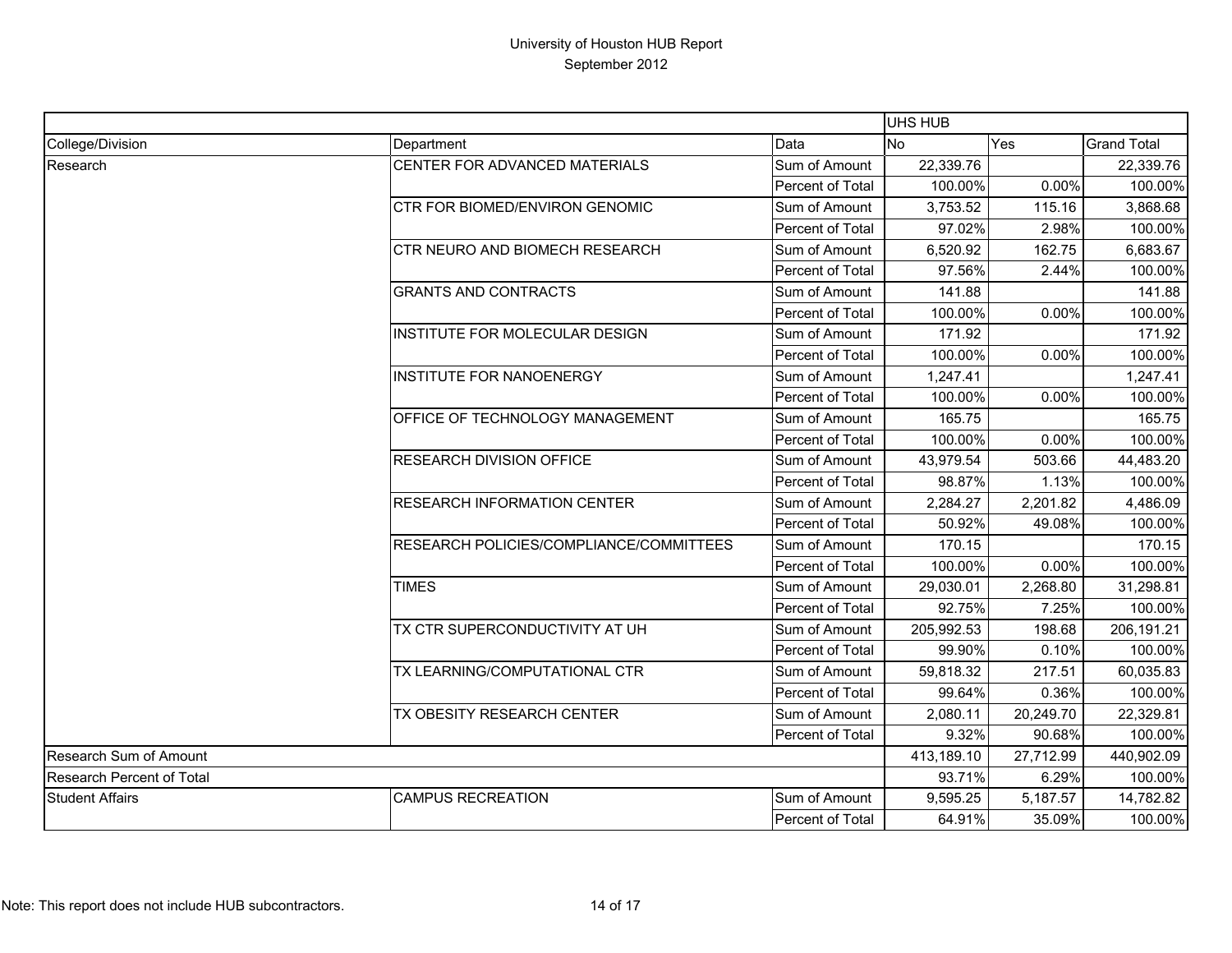|                                         |                                       |                  | <b>UHS HUB</b> |            |                    |
|-----------------------------------------|---------------------------------------|------------------|----------------|------------|--------------------|
| College/Division                        | Department                            | Data             | <b>No</b>      | Yes        | <b>Grand Total</b> |
| <b>Student Affairs</b>                  | CENTER FOR STUDENT INVOLVEMENT        | Sum of Amount    | 22,989.60      | 935.92     | 23,925.52          |
|                                         |                                       | Percent of Total | 96.09%         | 3.91%      | 100.00%            |
|                                         | CHILDREN'S LEARNING CENTER            | Sum of Amount    | 4,669.91       | 1,297.59   | 5,967.50           |
|                                         |                                       | Percent of Total | 78.26%         | 21.74%     | 100.00%            |
|                                         | <b>COUNSELING AND PSYCH SVCS</b>      | Sum of Amount    | 422.30         | 408.37     | 830.67             |
|                                         |                                       | Percent of Total | 50.84%         | 49.16%     | 100.00%            |
|                                         | <b>CTR FOR LEADERSHIP &amp; FSL</b>   | Sum of Amount    | 1,119.75       | 286.18     | 1,405.93           |
|                                         |                                       | Percent of Total | 79.64%         | 20.36%     | 100.00%            |
|                                         | <b>DEAN OF STUDENTS</b>               | Sum of Amount    | 386.44         | 1,220.77   | 1,607.21           |
|                                         |                                       | Percent of Total | 24.04%         | 75.96%     | 100.00%            |
|                                         | <b>RELIGION CENTER</b>                | Sum of Amount    | 187.69         |            | 187.69             |
|                                         |                                       | Percent of Total | 100.00%        | 0.00%      | 100.00%            |
|                                         | <b>RESIDENTIAL LIFE &amp; HOUSING</b> | Sum of Amount    | 175,070.55     | 7,443.21   | 182,513.76         |
|                                         |                                       | Percent of Total | 95.92%         | 4.08%      | 100.00%            |
|                                         | <b>STUDENT AFFAIRS</b>                | Sum of Amount    | 11,168.90      | 467.33     | 11,636.23          |
|                                         |                                       | Percent of Total | 95.98%         | 4.02%      | 100.00%            |
|                                         | <b>STUDENT HEALTH CENTER</b>          | Sum of Amount    | 20,555.54      | 3,654.79   | 24,210.33          |
|                                         |                                       | Percent of Total | 84.90%         | 15.10%     | 100.00%            |
|                                         | <b>STUDENT PHARMACY</b>               | Sum of Amount    | 156.76         |            | 156.76             |
|                                         |                                       | Percent of Total | 100.00%        | 0.00%      | 100.00%            |
|                                         | <b>STUDENT PUBLICATIONS</b>           | Sum of Amount    | 12,203.88      |            | 12,203.88          |
|                                         |                                       | Percent of Total | 100.00%        | 0.00%      | 100.00%            |
|                                         | UNIVERSITY CAREER SERVICES            | Sum of Amount    | 564.84         | 1,304.48   | 1,869.32           |
|                                         |                                       | Percent of Total | 30.22%         | 69.78%     | 100.00%            |
|                                         | UNIVERSITY CENTER                     | Sum of Amount    | 16,438.21      | 10,472.19  | 26,910.40          |
|                                         |                                       | Percent of Total | 61.08%         | 38.92%     | 100.00%            |
| <b>Student Affairs Sum of Amount</b>    |                                       | 275,529.62       | 32,678.40      | 308,208.02 |                    |
| <b>Student Affairs Percent of Total</b> |                                       |                  | 89.40%         | 10.60%     | 100.00%            |
| Technology                              | CENTER FOR APPLIED TECHNOLOGY         | Sum of Amount    | 534.77         |            | 534.77             |
|                                         |                                       | Percent of Total | 100.00%        | 0.00%      | 100.00%            |
|                                         | CENTER FOR TECHNOLOGY LITERACY        | Sum of Amount    | 149.07         |            | 149.07             |
|                                         |                                       | Percent of Total | 100.00%        | 0.00%      | 100.00%            |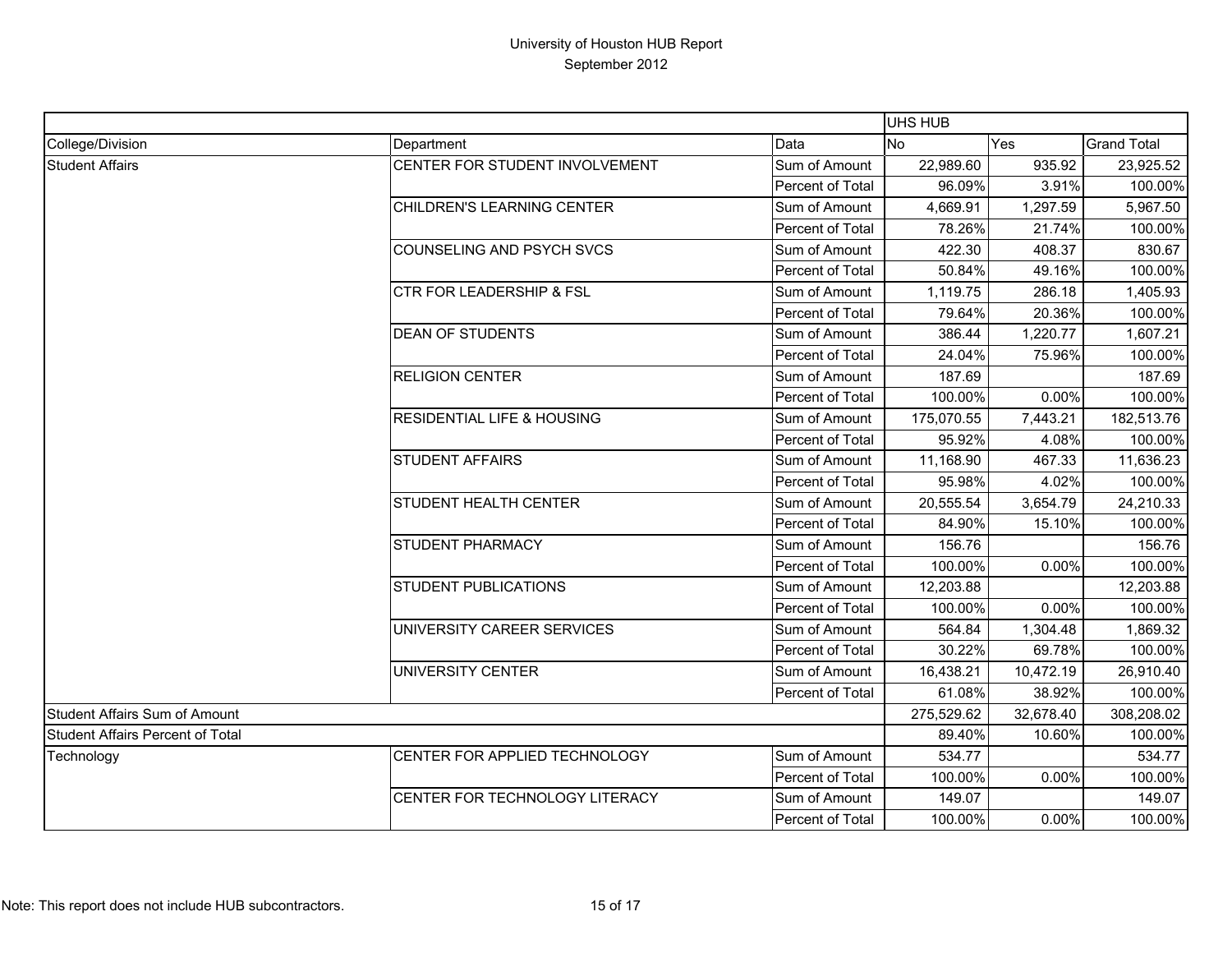|                                    |                                         |                  | <b>UHS HUB</b> |            |                    |
|------------------------------------|-----------------------------------------|------------------|----------------|------------|--------------------|
| College/Division                   | Department                              | Data             | No             | Yes        | <b>Grand Total</b> |
| Technology                         | <b>CONSTRUCTION MANAGEMENT</b>          | Sum of Amount    | 413.52         | 50.90      | 464.42             |
|                                    |                                         | Percent of Total | 89.04%         | 10.96%     | 100.00%            |
|                                    | DEAN, TECHNOLOGY                        | Sum of Amount    | 39,013.94      | 20,948.07  | 59,962.01          |
|                                    |                                         | Percent of Total | 65.06%         | 34.94%     | 100.00%            |
|                                    | <b>ENGINEERING TECHNOLOGY</b>           | Sum of Amount    | 20,467.26      | 1,463.45   | 21,930.71          |
|                                    |                                         | Percent of Total | 93.33%         | 6.67%      | 100.00%            |
|                                    | HUMAN DEVELOP AND CONSUMER SCI          | Sum of Amount    | 6,439.97       | 5,602.37   | 12,042.34          |
|                                    |                                         | Percent of Total | 53.48%         | 46.52%     | 100.00%            |
|                                    | <b>INFORMATION &amp; LOGISTICS TECH</b> | Sum of Amount    | 2,140.69       | 4,826.39   | 6,967.08           |
|                                    |                                         | Percent of Total | 30.73%         | 69.27%     | 100.00%            |
|                                    | TX MANUFACTURING ASSISTANCE CTR (TMAC)  | Sum of Amount    | 4,883.45       |            | 4,883.45           |
|                                    |                                         | Percent of Total | 100.00%        | 0.00%      | 100.00%            |
| Technology Sum of Amount           |                                         | 74,042.67        | 32,891.18      | 106,933.85 |                    |
| <b>Technology Percent of Total</b> |                                         | 69.24%           | 30.76%         | 100.00%    |                    |
| University Advancement             | <b>ANNUAL GIVING</b>                    | Sum of Amount    | 49,539.47      | 2,755.00   | 52,294.47          |
|                                    |                                         | Percent of Total | 94.73%         | 5.27%      | 100.00%            |
|                                    | <b>DEVELOPMENT</b>                      | Sum of Amount    | 6,145.13       | 6,843.21   | 12,988.34          |
|                                    |                                         | Percent of Total | 47.31%         | 52.69%     | 100.00%            |
|                                    | DONOR & ALUMNI RECORDS                  | Sum of Amount    | 2,346.90       |            | 2,346.90           |
|                                    |                                         | Percent of Total | 100.00%        | 0.00%      | 100.00%            |
|                                    | MARKETING-ADVANCEMENT                   | Sum of Amount    | 27,317.63      | 1,658.86   | 28,976.49          |
|                                    |                                         | Percent of Total | 94.28%         | 5.72%      | 100.00%            |
|                                    | PLANNED GIVING                          | Sum of Amount    | 98.20          |            | 98.20              |
|                                    |                                         | Percent of Total | 100.00%        | 0.00%      | 100.00%            |
|                                    | UNIVERSITY ADVANCEMENT                  | Sum of Amount    | 12,921.02      | 4,044.32   | 16,965.34          |
|                                    |                                         | Percent of Total | 76.16%         | 23.84%     | 100.00%            |
|                                    | UNIVERSITY ADVANCEMENT SUPPORT          | Sum of Amount    | 11,785.44      | 5,814.00   | 17,599.44          |
|                                    |                                         | Percent of Total | 66.96%         | 33.04%     | 100.00%            |
|                                    | UNIVERSITY COMMUNICATIONS               | Sum of Amount    | 18.45          | 1,324.53   | 1,342.98           |
|                                    |                                         | Percent of Total | 1.37%          | 98.63%     | 100.00%            |
|                                    | UNIVERSITY RELATIONS                    | Sum of Amount    |                | 380.63     | 380.63             |
|                                    |                                         | Percent of Total | 0.00%          | 100.00%    | 100.00%            |